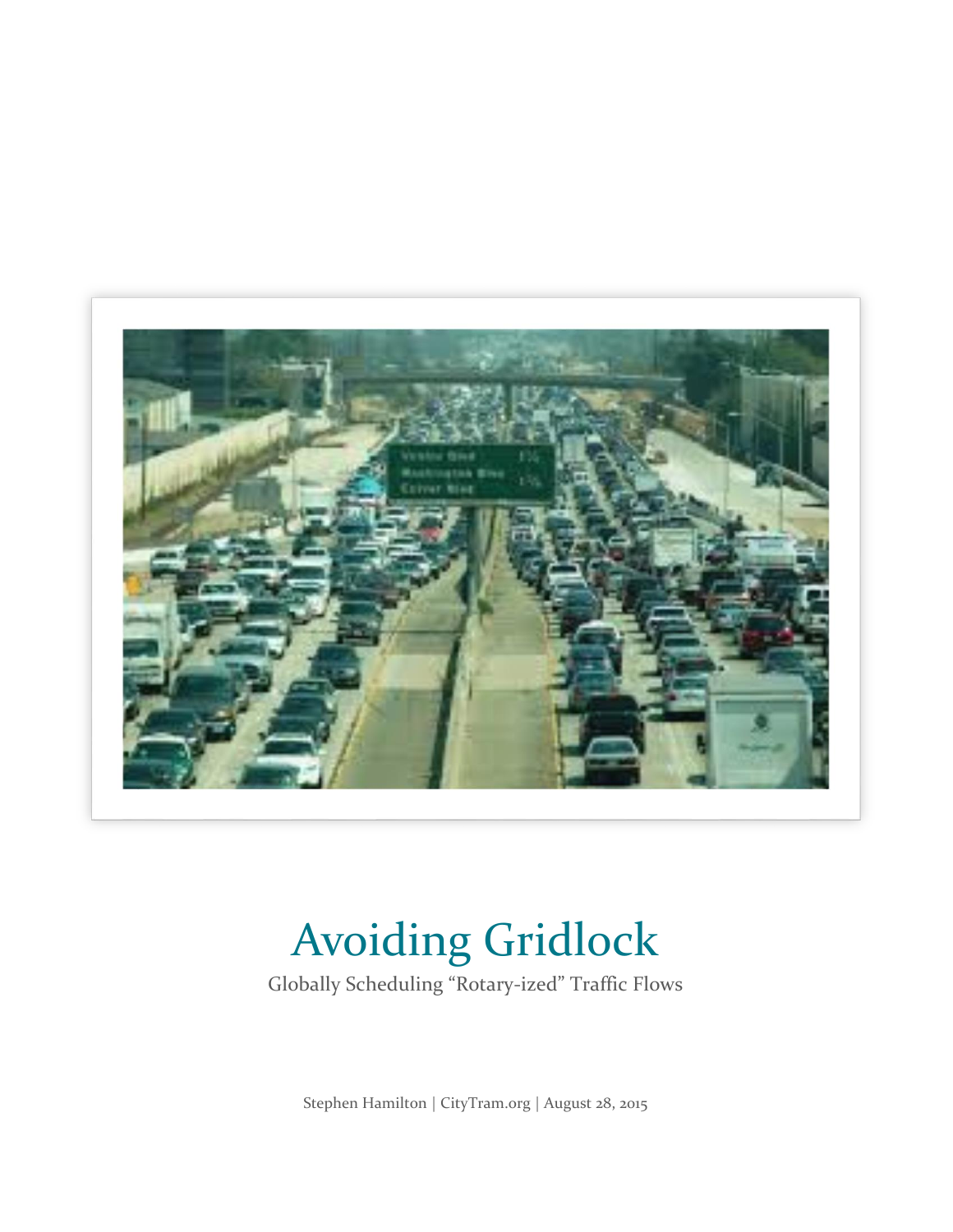# **Introduction**

Operation of a personally owned automobile is by far the most common mode of transportation used by urban commuters in America today. It is likely to remain so for some time to come. Coping with traffic congestion on a daily basis is already a routine part of urban life. Congestion is already at such a level that a majority of commuters label it high on their list of complaints about urban life, and actively search for solutions. Since urban populations continue to grow, this pain point is projected to continue and to get worse.

Urban planners and city governments are already experimenting with various techniques to manage this problem, and actively searching for new ones. Most of these techniques either result in higher costs to the commuting consumers, and/or higher taxes for residents, or in loss of convenience to the commuter, or rely upon automotive technology that is not yet proven. They all share in common a motivation to continue to evolve the current car and roadway system in a quantitative fashion, rather than by correcting the fundamental conceptual flaws in the current approach.

This paper identifies what it argues are the fundamental conceptual flaws in the current approach. It proposes solutions to those flaws which can be applied to existing infrastructure. An alternative technology based solution is offered, that has not previously been discussed.

# Congestion is a Fact of Urban Life

According to automotive research firm IHS Automotive there were 253 million cars operating on American roads in 2014 (Hirsch, 2014). With a US population at about 318.7 million (Ortman, 2015) that is roughly 0.794 vehicles per person. With 80.7 percent of the population living in urban areas (rather than rural) (Census, 2012) one might expect that public transit use would lessen the demand for cars to a greater extent. But not so. Truly the personally owned and operated vehicle is the primary way most of us get around, even in cities. The figures below – from the US Census Bureau in 2013 – confirms that. A whopping 85.4 percent use automotive transport to and from work, vs 5.2 percent for public transit. The percentage grows as you get farther from the city center, suggesting conversely that the percentage of public transit use grows as you get closer to the city center.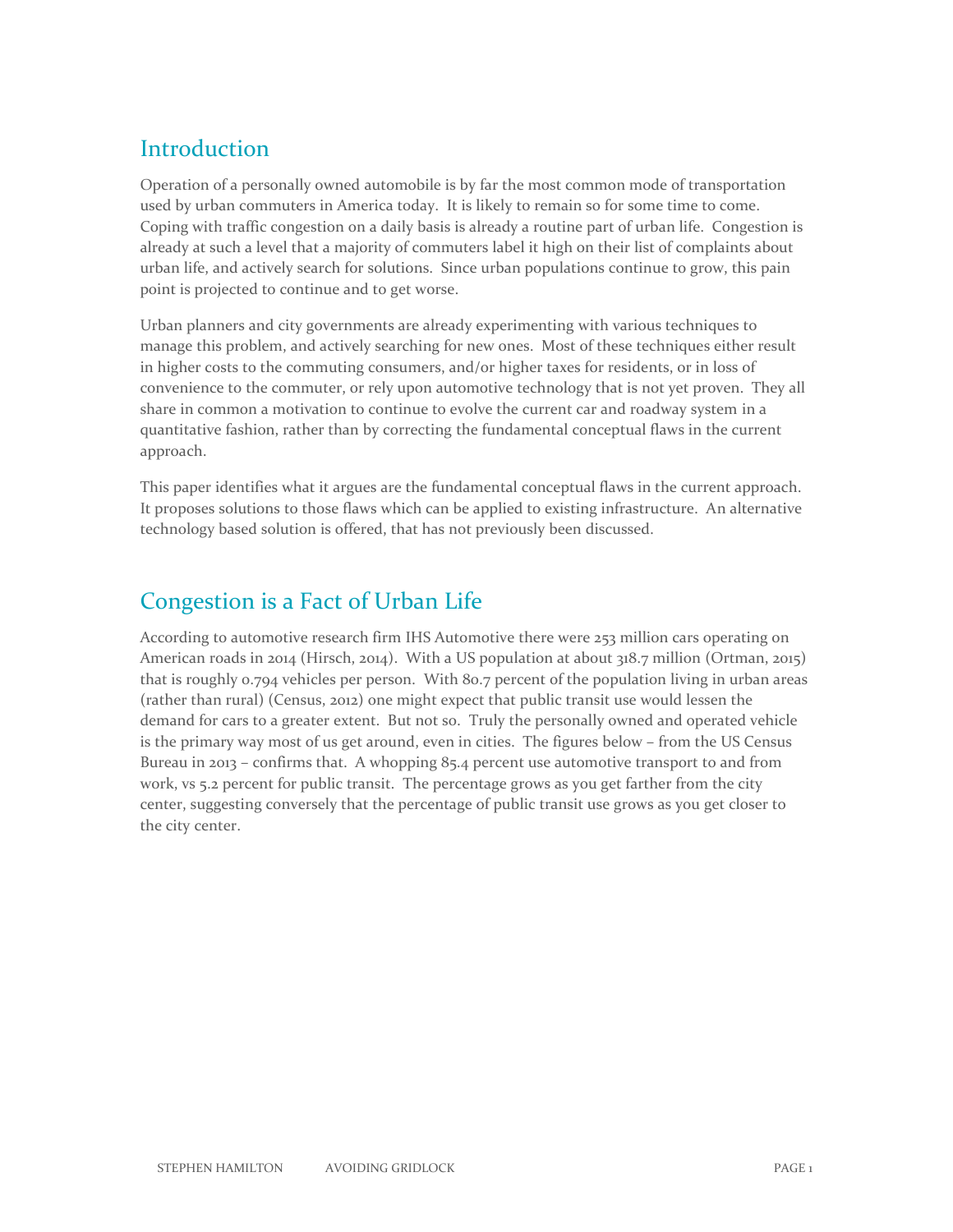

With 219.6 M people ( $318.7$  M x  $0.807$  x  $0.85.4$ ) using cars to commute in metropolitan areas, there is ample load on our roads to create congestion. The very recent Texas A&M 2015 Urban Mobility Scorecard (Texas A&M Transportation Institute, 2015) quantifies this congestion. It indicates that freeway commutes taking 20 minutes in light traffic conditions require 48 minutes on average. This additional 28 minutes of vehicle operation consumes additional gasoline. The cost to commuters is the opportunity cost of 42 wasted hours per year, plus \$960 in additional fuel costs. In metropolitan areas with more than one million residents the cost is the opportunity cost of 63 wasted hours per year, plus \$1440 in additional fuel costs.

The report also shows how these costs have risen since 1982. One conclusion is of particular note. The worst case conditions of "extreme congestion" impacted only 1 in 9 trips in 1982, but impacted 1 in 4 trips in 2014. This shows how close to the breaking point – over-loaded – our roadways now are, and explains why commuting has become such a pain point associated with urban life. The report also shows the "reliability" of commute times is under considerable stress. Congestion can be encountered at any time of day, and with little predictability. This is causing "planning times" for trips to exceed actual times by growing margins – another indication of how over-loaded the roadways are.

## The Future Is So Bleak I Need To Change Lanes

Every indication exists that the urban commute will only grow worse. The US population continues to grow, with that growth more in metropolitan areas than in rural areas, and more in suburbs than in city centers. Therefore metropolitan areas expand physically. The result is more commuters commuting greater distances, creating greater congestion.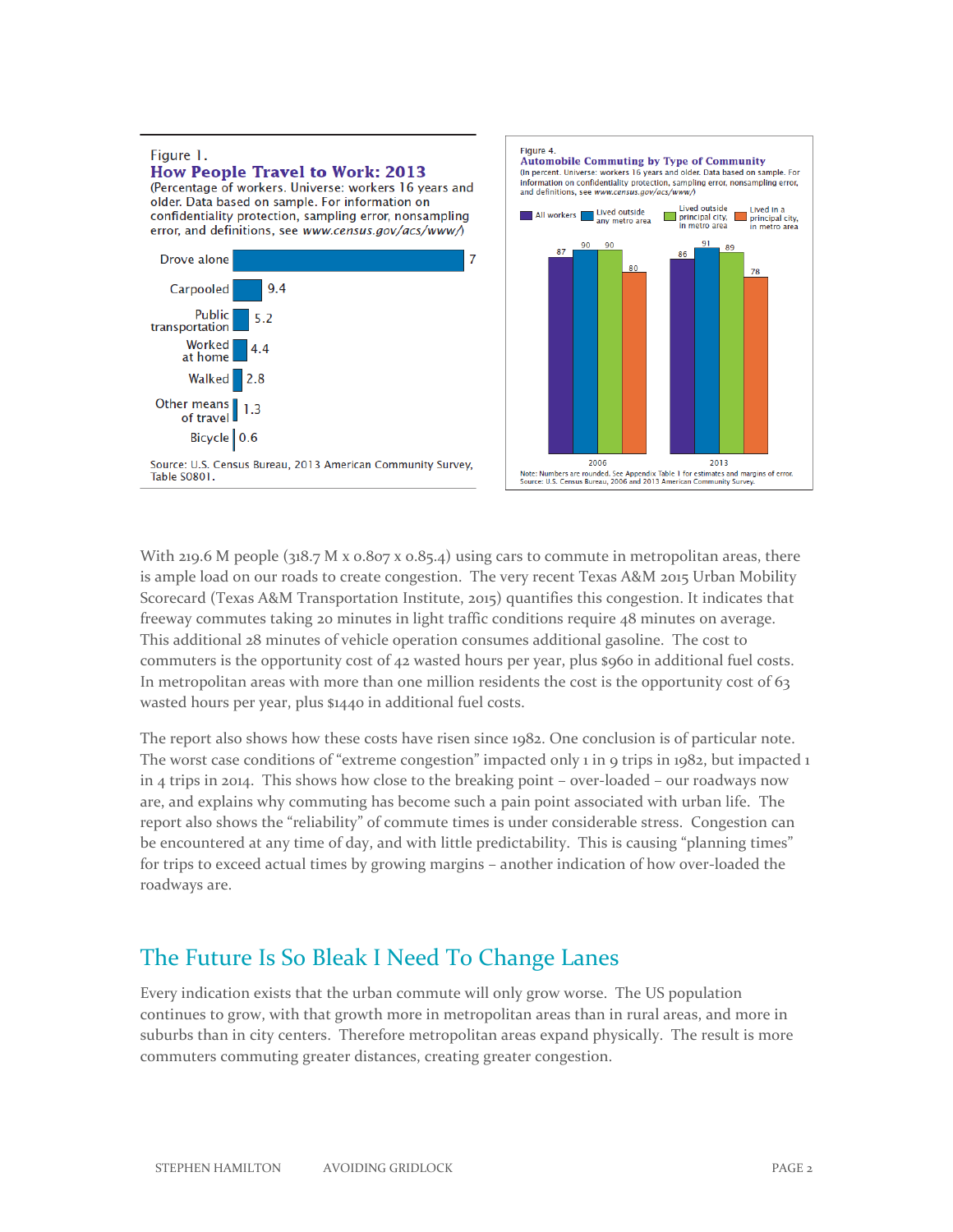

There is a 200 year trend for the US population shifting from rural to metropolitan. As reported by the US Census Bureau (Cohen, 2015) that trend continues. The figure above (Kolko, 2012) shows that this metropolitan growth is occurring faster in the suburban portions of metropolitan areas than the pure urban (city cores). In recent years there has been some variation in this balance, but the longer term trend seems to favor suburbia.

The trend favoring suburban growth over urban growth is reasonably easy to understand. When a number of people move into a metropolitan area there are  $\alpha$  possibilities for what happens – (1) they move into the city core and increase the density there; (2) they move into the surrounding suburban area and increase the density there; or  $(3)$  they move into the area surrounding the suburban area and increase the physical size of the metropolitan area. In reality, what actually happens is a combination of all three of these. But the third of these options is the dominant one.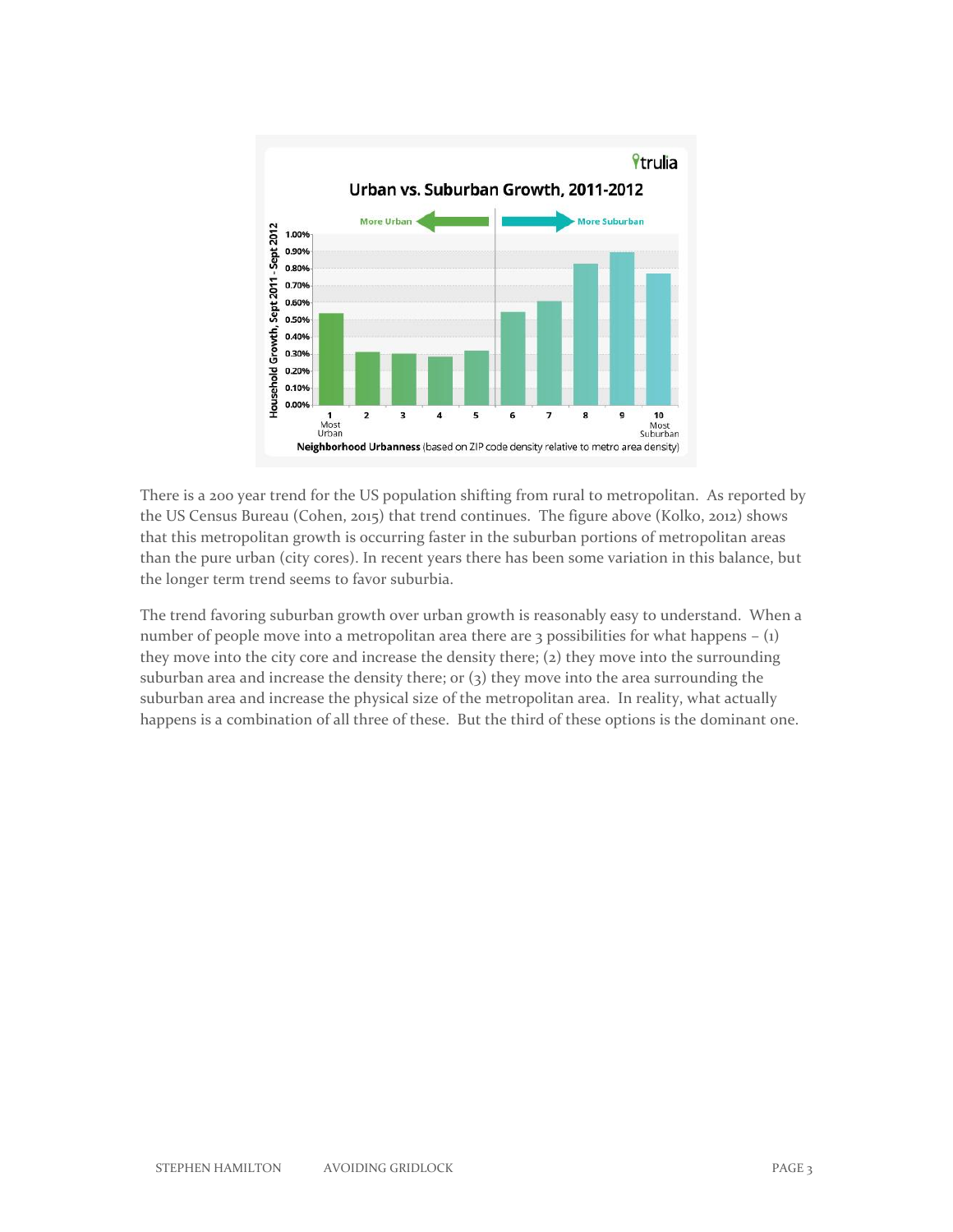

Since the city center is already surrounded by suburban municipalities it is not possible for it to physically expand. Its only options to manage increased density are to build up, or to shift its land use mixture away from commercial and toward residential. Since commercial properties usually generate higher tax revenues, the choice is most often to support highrise development. The price of real estate tends to rise in response to these changes. The price increases inevitably motivate some businesses and residents to flee the city in favor of the suburbs.

Suburban communities often have zoning restrictions in place which limit the housing density. This has the effect of limiting population density since population density is equal to housing density times family size. With the average family size shrinking, demand for housing units is growing even for a stable population. As housing units become scarce new development is motivated. Once the suburban area is significantly built out, developers are motivated to look outside the suburban ring. Eventually these new developments may be annexed by the suburban municipalities, or incorporated as new municipalities.

So regardless of where new residents to a metropolitan area first reside, equilibrium forces exist. So their entry into the area triggers a set of relocations which ultimately result in the suburban ring physically expanding. People typically seek housing relatively near their place of employment. But after one or more relocations, and possibly one or more job changes, this relationship is no longer assured. So commute distances may be considered to be some fraction of the distance across the city.

The figure above approximates the metro area as a circle. Since area grows by a factor g, so does population (assuming a relatively constant population density in the suburbs), and so does the number of commutes. Since the new communities are almost certainly serviced by extending existing roads, many of the new commutes share the same roads as old ones. Congestion is increased, so average speeds reduce – for everyone. The length of the average new commute increases by the square root of g.

Politics provides natural incentives to feed this negative spiral. Population increases often occur as discrete events. A new business relocates to the area, which results in thousands of new residents.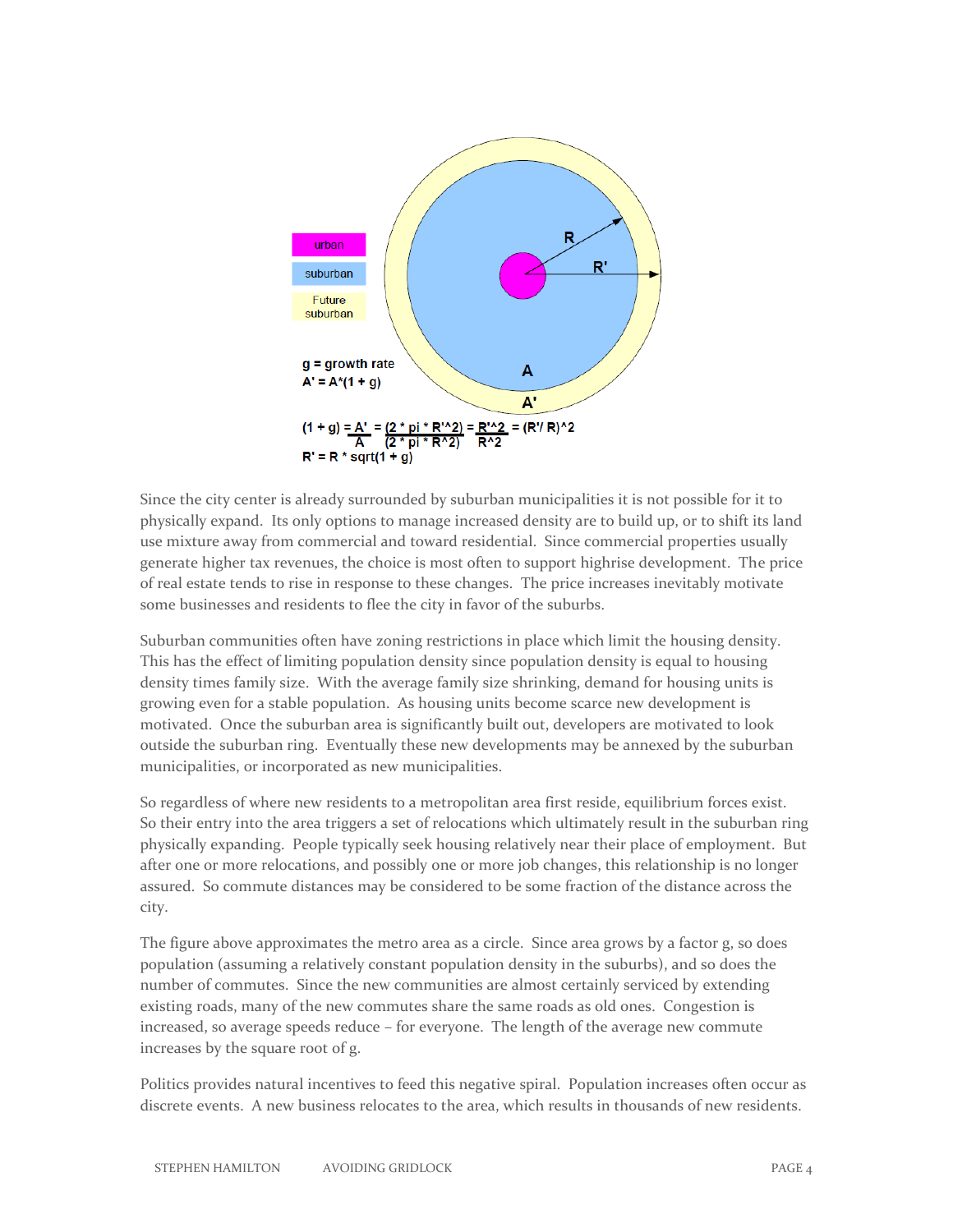So the commute load increases discretely also. Road construction on the other hand takes a long time. Road construction also requires funding, which means taxation. For this reason road planning and construction is done in reaction to demand, rather than in anticipation of it. It is not surprising then that road construction is always playing catchup with demand, nor that road construction (which often temporarily reduces lane supply) is done in the presence of increased demand – maximizing the negative impact of the construction.

Understanding the mechanisms that produce congestion make the future of congestion somewhat predictable. Since population growth is predicted for nearly all of the metropolitan areas in the US, it is safe to predict congestion increased for all of those areas. In fact, the 2015 Urban Scorecard referenced earlier has quantified these predictions. The cost to the average commuter is expected to grow from 42 hours to 47 hours per year; and from \$960 to \$1100 per year, by the year 2020.

## Poor Medicine

Urban planners and city governments are already experimenting with various techniques to manage the congestion problem, and actively searching for new ones. Most of these techniques either result in higher costs to the commuting consumers, and/or higher taxes for residents, or in loss of convenience to the commuter, or rely upon automotive technology that is not yet proven.

#### NEW LANES:

Of course road construction scrambles to keep up with the demand. Building new roads would disrupt existing traffic flows the least. But it is more expensive and requires more land use. So adding lane capacity to existing roads is the usual approach. The construction on existing roads often makes congestion worse, at least temporarily. The construction can often last for years. Costs must be borne by the tax payers. Often special bond issues are approved to fund the work. Additionally, it will be shown later why multi-lane roads are still vulnerable to congestion.

#### PROMOTING MASS TRANSIT:

Increased use of mass transit can reduce the demand placed upon the roadways, and thus can help ease congestion problems. Incentives are often offered to entice commuters to these alternatives. Unfortunately the incentives are usually financial, while the motivation for car use was convenience and/or transit time. So it is usually the degradation in the automotive commute that motivates the switch to mass transit, more than any financial incentive to do so. The end result is the commuter choosing the lesser of 2 evils – a slower commute, or a much slower commute.

#### EXPRESS LANES:

Recently the use of express lanes on freeways has become popular. A portion of the lanes are designated as "express lanes", and barriers are used to separate them from the normal lanes. These express lanes are converted to toll lanes, often with a variable toll rate based upon the congestion levels of the normal lanes. In essence commuters are asked to pay for the convenience of avoiding congestion delays. It is a cynical admission of defeat by the urban planners. It drives up the cost of automotive commuting, while letting the commuter decide if he pays in dollars or time. It makes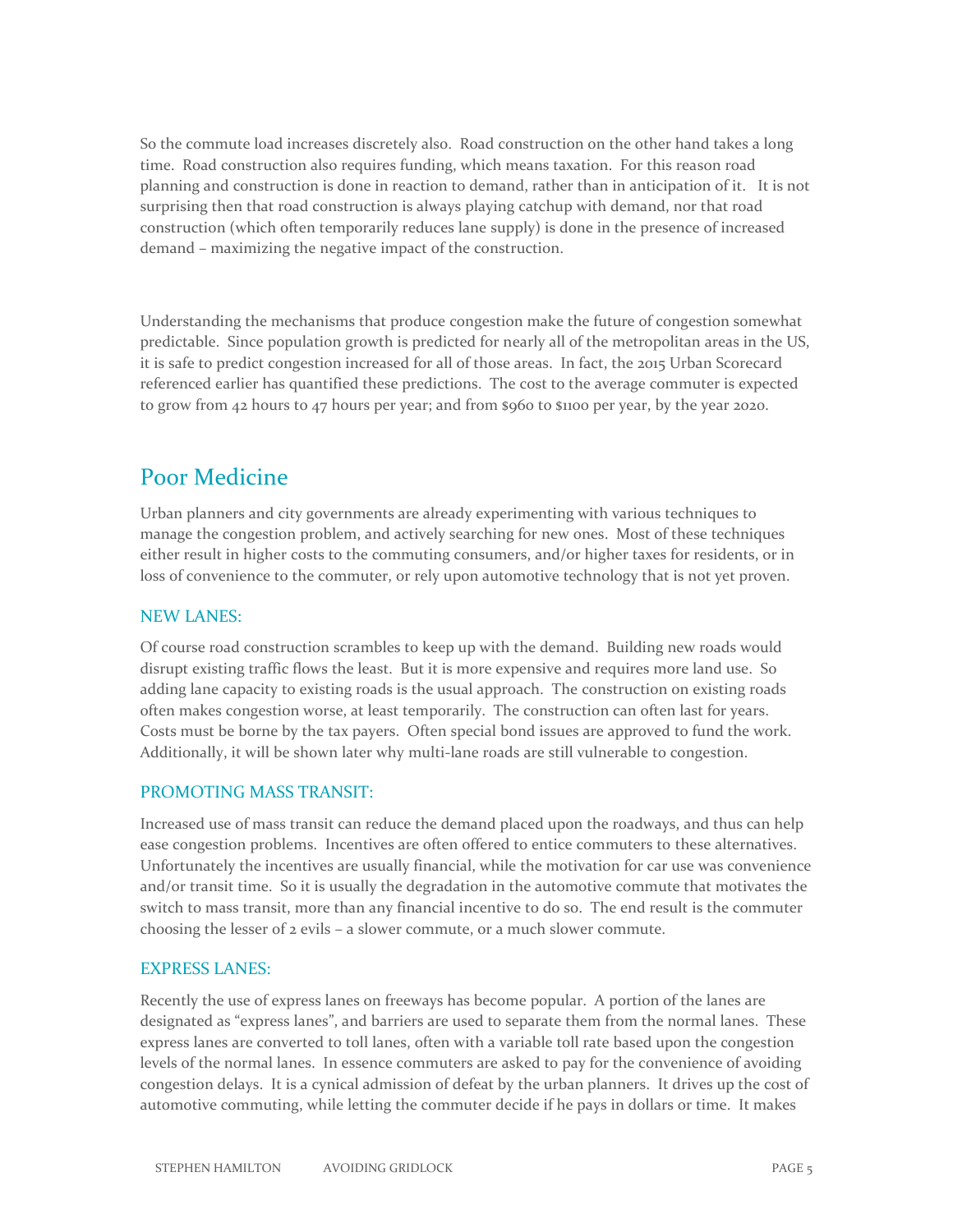congestion worse in the normal lanes on the road the commuter's taxes have already paid for, while extracting additional revenues from the commuter for using the express lanes the commuter's taxes have already paid for.

Express lanes have met with some success in many metro areas. This is evidence of the increased economic stratification in American society – distance between those with and those without wealth. Those with means can afford the fast lanes, while those with lesser means must spend more time / work harder to travel the same path. Thus this approach furthers the stratification. Working multiple part time jobs becomes harder when more time is lost commuting. Meanwhile revenue production incentivizes transit agencies to invest in more toll lanes and fewer normal lanes.

#### PROMOTING RIDE SHARING:

Another way to lessen demand on existing roads, and thus ease congestion, is to increase the number of commuters per vehicle. Ride sharing is one way to do that. In many cities the transit agency plays an active role in organizing ride sharing. They manage web sites where sharers can contact each other. They assist local companies in organizing ride sharing among their employees. They designate express lanes on freeways exclusively for multi-occupancy vehicles as a way to incentivize the activity.

Ride sharing has proven to be a resilient and long lasting solution for a small minority of commuters. It is a compromise on the immediacy of commuting in one's own car. It does offer the commuter a reduction in costs, and depending upon the percentage of express lane use, a reduction in travel time. The benefits are only available when at least one endpoint of the commute is in common among the sharers (work at the same place). How well it works depends upon how common the second endpoint is (live pretty close to each other). It also requires reliability in the commute schedule. These requirements have to date precluded ride sharing from being a large scale solution.

#### UBERIZING:

Uber is a company offering a solution they call "ride sharing". But since it is paid ride sharing it might more accurately be called a taxi service. It encourages automotive commuters to offer their commute trips to others. To the extent that it is used this way, it has the benefits of ride sharing. To the extent that it is used as a part time job, it is just a taxi service. Since its use is ambiguous, the company has run afoul of taxi regulations in many metro areas. Some transit agencies are supporting Uber's growth in their areas, some are fighting it. Uber is yet to make a measurable impact on the commute demand the agencies are trying to manage.

# Understanding Congestion

Many of the techniques to reduce congestion being used and/or considered by transit agencies in metropolitan areas share in common a motivation to continue to evolve the current car and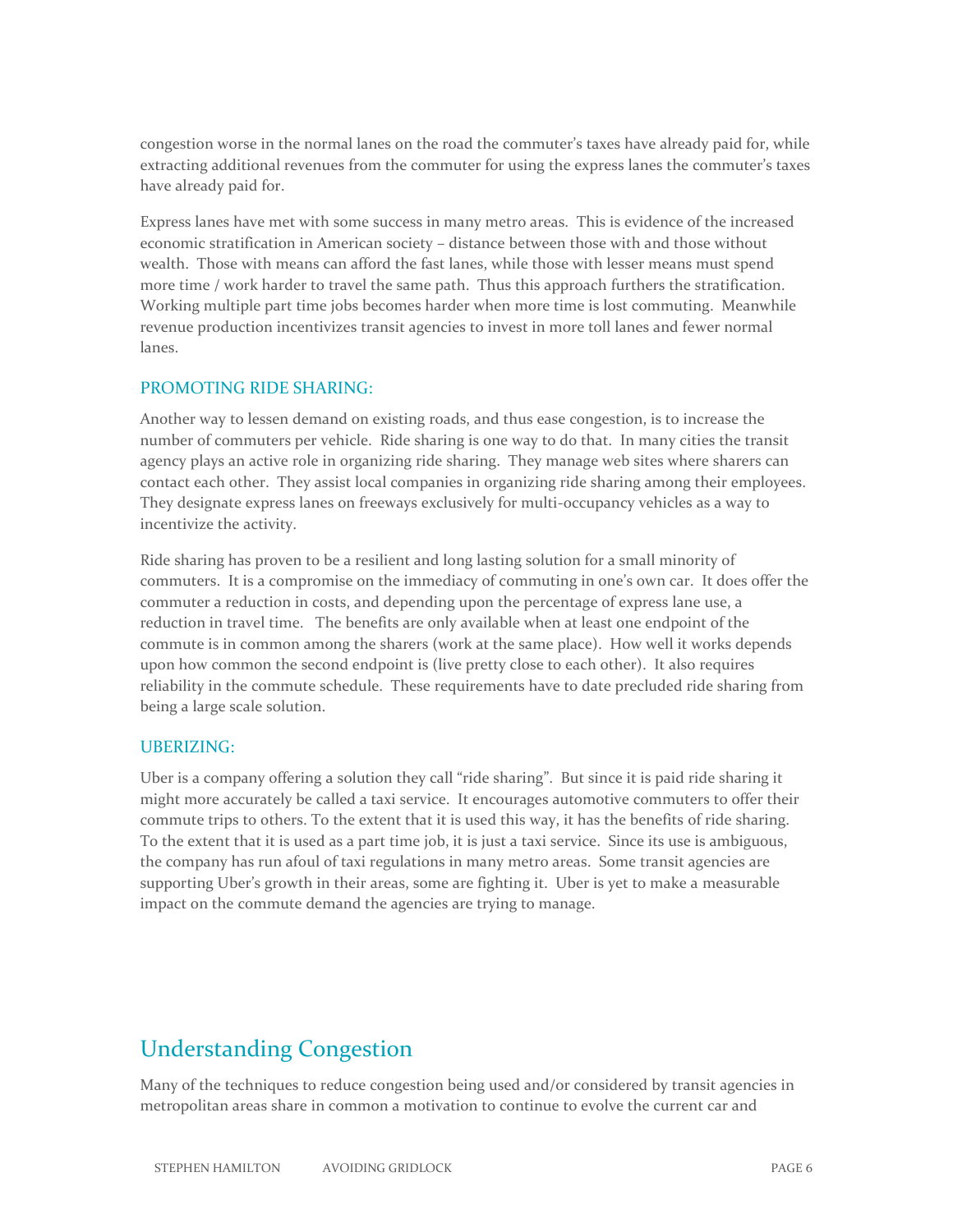roadway system in a quantitative fashion, rather than by correcting the fundamental conceptual flaws in the current approach. That is, they show a fundamental lack of understanding of congestion and its sources (or a lack of boldness to directly address them).

Congestion is simply a high density of cars on the road. This high density is not bad in itself, but it is unbreakably linked with a low rate of traffic flow. Commuters want to get from point A to point B as fast as possible. So the rate of traffic flow is a direct measure of goodness. The roadways themselves are designed to support a certain rate of traffic flow (indicated by the posted speed limits). The degree to which the flow rate is reduced from this designed rate is a measure of congestion.

To understand the relation between density and traffic flow let us consider a trivial example. Two cars stand in line on a single lane road. The second car is immediately behind the first, separated by a minimum distance *Dmin*. At some time *t1* the first car begins accelerating at a constant acceleration rate of *a*. It continues accelerating until it achieves the posted speed limit of *Vmax*, and then cruises down the road at *Vmax* forever. The second car sees the first car begin moving at *t1*, and takes a time *Tr* to react. It then, at *t2* begins accelerating at a constant acceleration rate of *a*. It continues accelerating until it achieves the posted speed limit of *Vmax*, and then cruises down the road at *Vmax* forever.



The figure above depicts this simple example. The blue line shows the velocity of the first car over time. The red line shows the velocity of the second car over time. We are interested in the relative velocity between the cars (green line), as this velocity allows us to calculate the change in the distance between the cars.

Initially (up to *t1*), the distance between the cars is *Dmin*. At *t1* the first car begins accelerating. By *t2* the first car is travelling (*a\*Tr*). Since the second car is not yet moving this is also the relative velocity. On average over this period of *Tr* the relative velocity is (*a\*Tr*)/2. So the distance between the cars (*Dsep*) increases by  $(a^*Tr/2)^*$  *Tr*. The first car accelerates for *Ta* =  $(Vmax - Vmin)/a$  =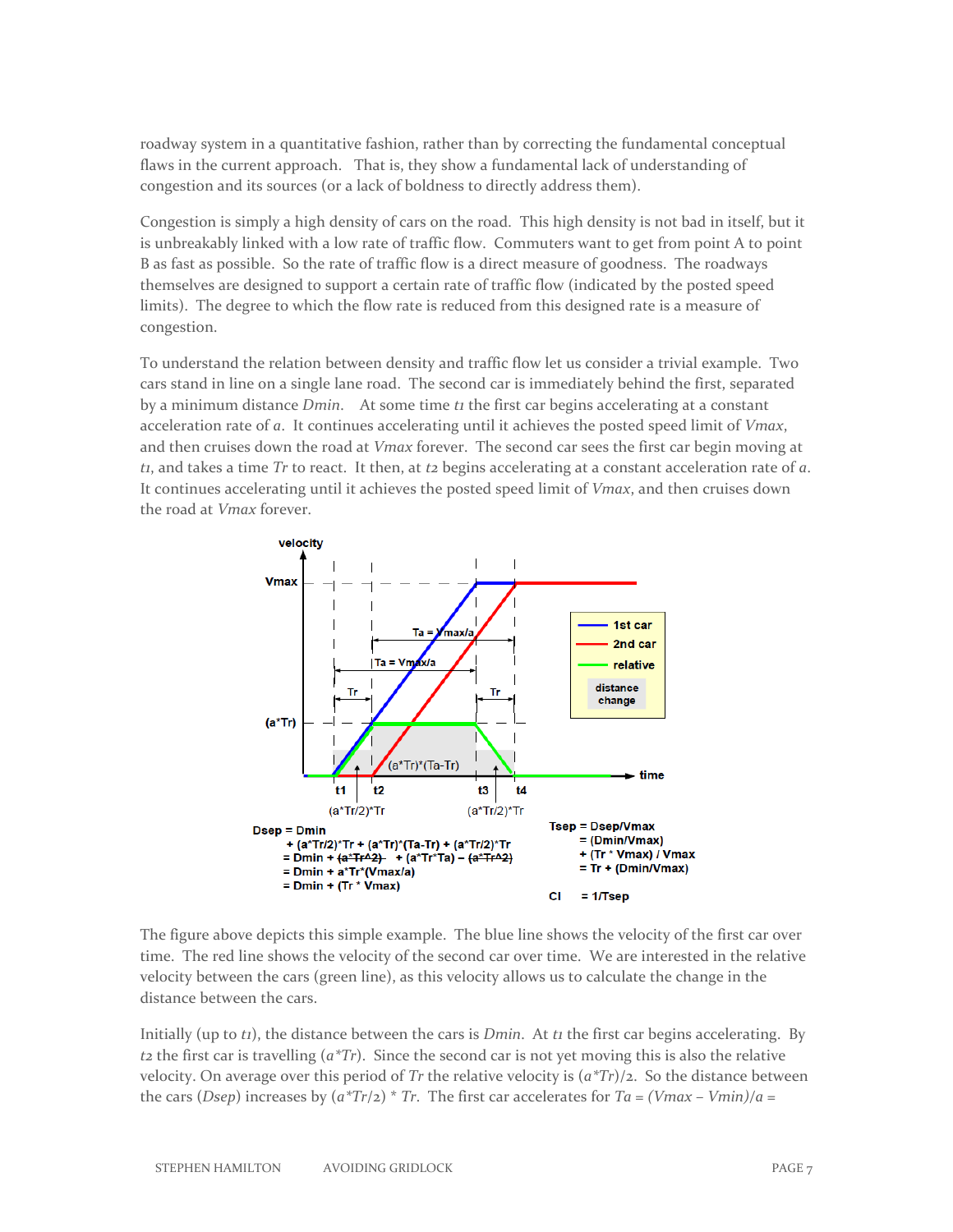*Vmax/s*, until  $t_3 = t_1 + Ta$ . Between  $t_2$  and  $t_3$  both cars accelerate at the same rate. So their relative velocity remains the same at  $(a<sup>*</sup>Tr)$ . During this time Dsep continues to increase at this rate, so that by t3 Dsep has increased by another  $(a^*Tr)^*(Ta - Tr)$ . Between t3 and t4 the velocity of the first car remains constant at *Vmax*, while the velocity of the second car continues to increase. So the relative velocity falls from (*a\*Tr*) to zero. On average over this period of *Tr* the relative velocity is  $(a^*Tr)/2$ . So the distance between the cars (*Dsep*) increases by  $(a^*Tr)/2$   $\bar{r}$ . Beyond *t4* both cars have velocity of *Vmax*, so the relative velocity remains at zero, and *Dsep* does not change further.

As the figure shows, if we add up all the changes to Dsep between t1 and t4 we see an increase of *(Tr \* Vmax)*. Note that it is dependent upon only the reaction time *Tr*, and the final velocity *Vmax*, and not on the acceleration rate *a*. If we take the initial *Dsep* as *Dmin*, then the final (at *t4* and beyond) *Dsep* = *Dmin* + *(Tr \* Vmax)*.

It should be noted that the same calculation apply to braking. If the initial velocity is *Vmax*, and the final velocity is  $Vmin = 0$ , and the acceleration  $a$  is negative, then the relative velocity is negative (by the same values), and *Dsep* is reduced by the same amount *(Tr \* Vmax)*. To avoid collision we want the final separation to be *Dsep >= Dmin*. So that means the initial separation must be *Dsep* = *Dmin* + *(Tr \* Vmax)*.

So when accelerating the second car must not accelerate beyond the speed of the first car (*Vmax*), or the relative velocity will go negative and *Dsep* will be reduced below that needed for safely braking without collision.

The end result of his analysis is that the safe following distance is a function of both reaction time and velocity. So the separation between cars must be greater when they are traveling at a greater velocity. Or, unhappily, the number of cars the lane will hold has an inverse relationship with the rate at which those cars are travelling. When you put more cars in a section of lane (reduce *Dsep*) the velocity they travel must be reduced (reduce *Vmax*).

But we don't really care how many cars will fit in a section of lane. We care more about the lane capacity. That is the rate at which cars in that lane will pass by a single point. This lane capacity *Cl* is the inverse of the time separation between cars *Tsep*. If you stand by the side of the road, *Tsep* is the time between two consecutive cars passing by you. This is the time it takes a car to travel *Dsep* at *Vmax*. So *Tsep = Dsep/Vmax = (Dmin + (Tr \* Vmax))/Vmax = Tr + (Dmin/Vmax)*. We see that *Tsep* decreases with increasing *Vmax*, so the capacity of a lane to deliver cars (*Cl = 1/Tsep*) increases with the speed of those cars.

The table and figure below shows this relationship explicitly. With the average car length in the 15 to 18 foot range, cars line up in traffic at approximately 30 foot intervals. A human reaction time behind the wheel is on the order of 1.5 seconds – the time it takes to recognize a change in the velocity of the car in front, and react appropriately on the operating pedals. The table shows for these values the separation distances (in feet) for cars travelling at speeds between  $\sigma$  mph and  $\tau$ o mph. It also shows the time separation (in seconds) and the lane capacity (in cars per minute). Note that the lane capacity can vary by a factor of 4.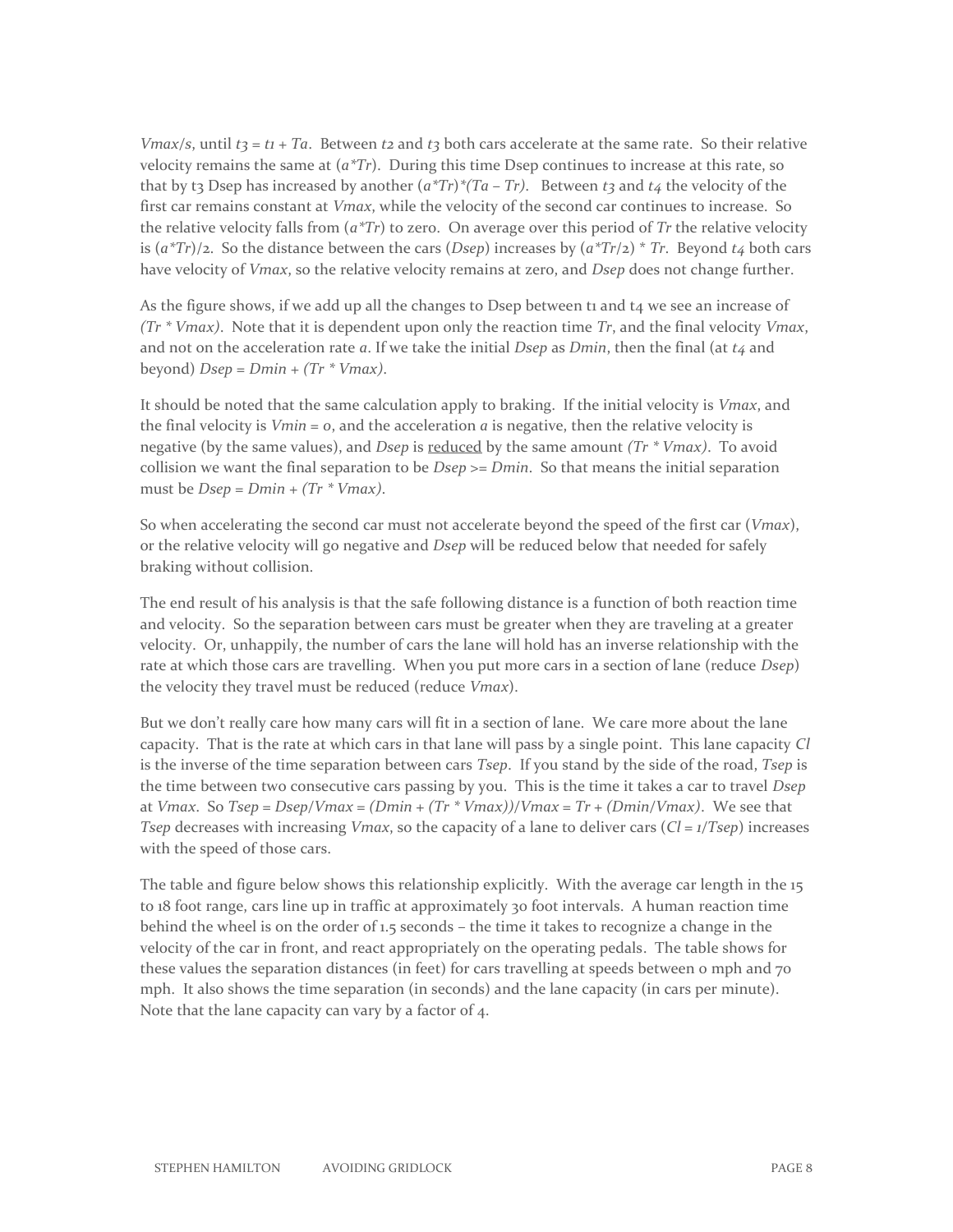#### **Lane Capacity**

| input specs |     |     |                                 |  |
|-------------|-----|-----|---------------------------------|--|
| Dmin        | 30  |     | <b>Minimum separation betwe</b> |  |
|             | 1.5 | sec | <b>Reaction time</b>            |  |
|             |     |     |                                 |  |

conversions

1.47 fps/mph Conversion from mph to ft/

| Vmax  | <b>Dsep</b>       | Tsep  | СI    |
|-------|-------------------|-------|-------|
| (mph) | (f <sub>t</sub> ) | (sec) | (cpm) |
| 0     | 30.0              |       | 0     |
| 5     | 37.5              | 5.11  | 11.73 |
| 10    | 45.0              | 3.07  | 19.56 |
| 15    | 52.5              | 2.39  | 25.14 |
| 20    | 60.0              | 2.05  | 29.33 |
| 25    | 67.5              | 1.84  | 32.59 |
| 30    | 75.0              | 1.70  | 35.20 |
| 35    | 82.5              | 1.61  | 37.33 |
| 40    | 90.0              | 1.53  | 39.11 |
| 45    | 97.5              | 1.48  | 40.62 |
| 50    | 105.0             | 1.43  | 41.90 |
| 55    | 112.5             | 1.39  | 43.02 |
| 60    | 120.0             | 1.36  | 44.00 |
| 65    | 127.5             | 1.34  | 44.86 |
| 70    | 135.0             | 1.31  | 45.63 |

**Lane Capacity**



**as a function of speed**

**This negative feedback effect is crucial to understanding congestion. When the speed of the cars (***Vmax* **) is reduced, the capacity of the lane to move cars (***Cl***) is also reduced**. Whenever *Cl* is less than the demand for the lane *Dl*, accumulation of cars will result. So a lane can be flowing fine, as designed, with *Cl > Dl*. Then an event can occur which transiently reduces *Vmax to Vmax'*. This reduces *Cl* to *Cl' < Dl*. Accumulation then occurs at a rate of *Dl – Cl'*. This accumulation persists until the transient blockage is removed and the lane capacity is restored to *Cl*. The accumulation persists longer while it is reduced at a rate of *Cl – Dl*. As long as the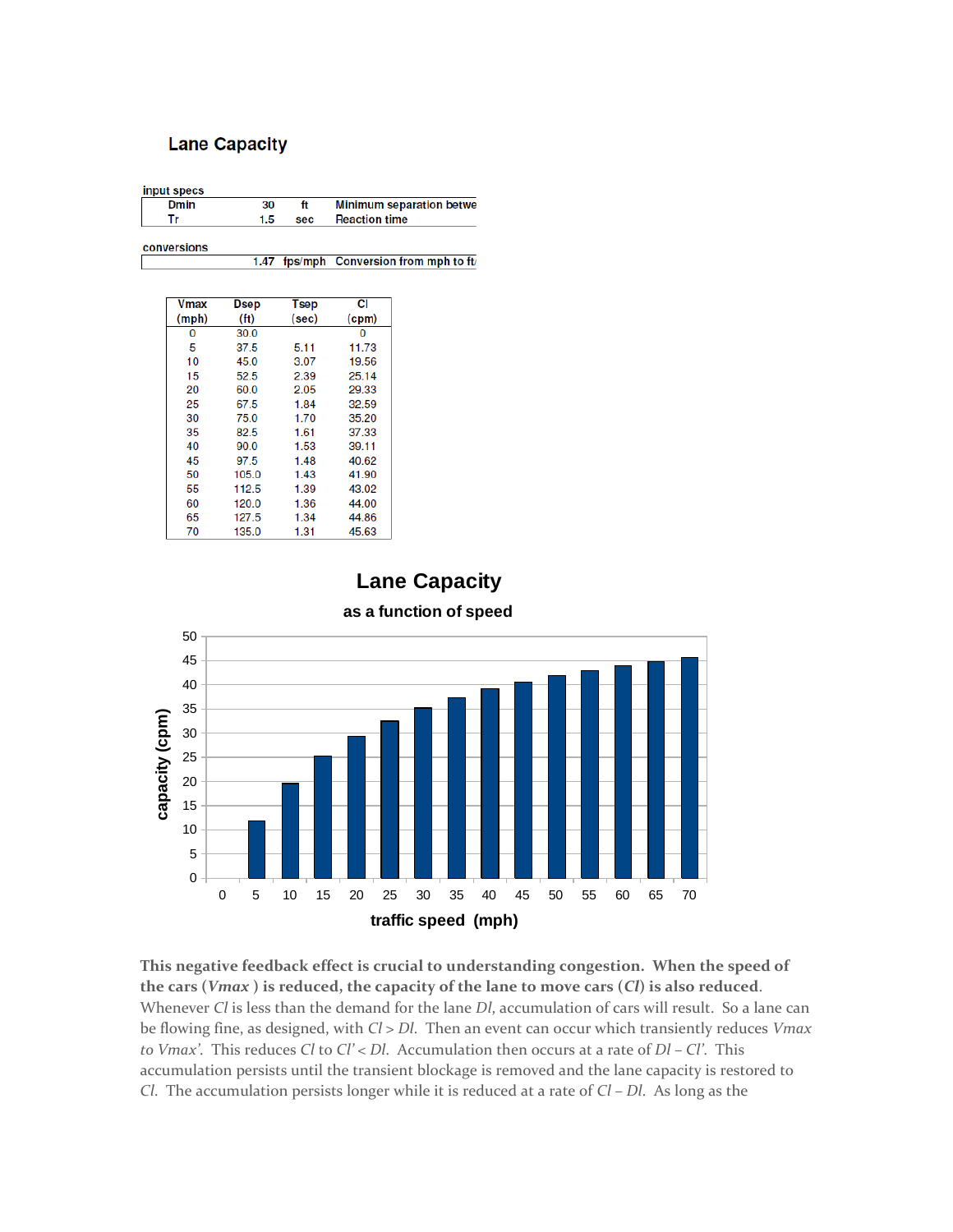accumulation exists it reduces upstream *Vmax –* represents a blockage upstream. How will the time duration of that upstream blockage relate to that of the original transient? If *Dl – Cl' > Cl – Dl*, the upstream transient is longer and deeper than the triggering transient. **So a short interruption in the flow at the front of a line of cars moving down a lane, can grow in duration as it travels down that line of cars, resulting in a long interruption in the flow at the back of the line.** Witness the birth of congestion.

## Sources of Congestion

A clear understanding of the mathematics of congestion leads us to understand that it requires both a trigger event, and a set of conditions that will propagate and amplify this event. The conditions are simple and common enough – the demand rate of cars trying to use a lane (*Dl*) is close to the lane capacity (*Cl*) of the lane. Remember that the lane capacity is set by the posted speed limit, the human reaction time, and the minimum distance interval at which stopped cars line up. Once this load condition exists on a lane, a trigger event can create congestion. The trigger event is always the same – a car at the head of the line reducing velocity. Some occurrences are not avoidable, others are. But looking at all motivations for speed discontinuity events is useful, if for nothing else than to see how much of our pain is self-inflicted.

#### PEDAL PUMPING:

It is important to remember that the daily commute is executed by an army of amateur and largely un-monitored drivers. In most states a skills based driving test is given at most once, at the beginning of one's driving career. And the threshold for passing such tests is relatively low, compared to the challenges that will be faced over years of driving. So it should be no surprise that driving skill levels and driving styles vary significantly across the driving population – even when pertaining to the seemingly trivial task of driving in a straight line at a constant speed.

A significant minority of drivers have the tendency to pump the gas pedal, rather than to apply constant pressure. This causes the vehicle to move forward in a series of accelerations separated by coasting decelerations. The velocity of the vehicle, rather than being a constant V, instead follows a somewhat oscillating pattern with a peak-to-peak amplitude of  $4$  to  $7$  mph around V. This technique wastes fuel. But worse, in congestion prone conditions it sends wave after wave of speed change events back through the following line of cars, with each wave being amplified by the conditions. This can be enough to start a traffic tie-up.

#### SPEED LIMIT CHANGES:

Roads can span considerable distances across a city, and may pass through many different neighborhoods. The characters of those neighborhoods can vary – commercial vs residential, densely vs sparsely populated, etc. The municipality will administer and regulate the road appropriately for the character of each neighborhood. This can result in different sections of the road having different speed limits. As a result, a driver travelling along the road can encounter speed limit reductions. When the demand on the road is high, these speed reductions can be enough to trigger backups upstream of the change.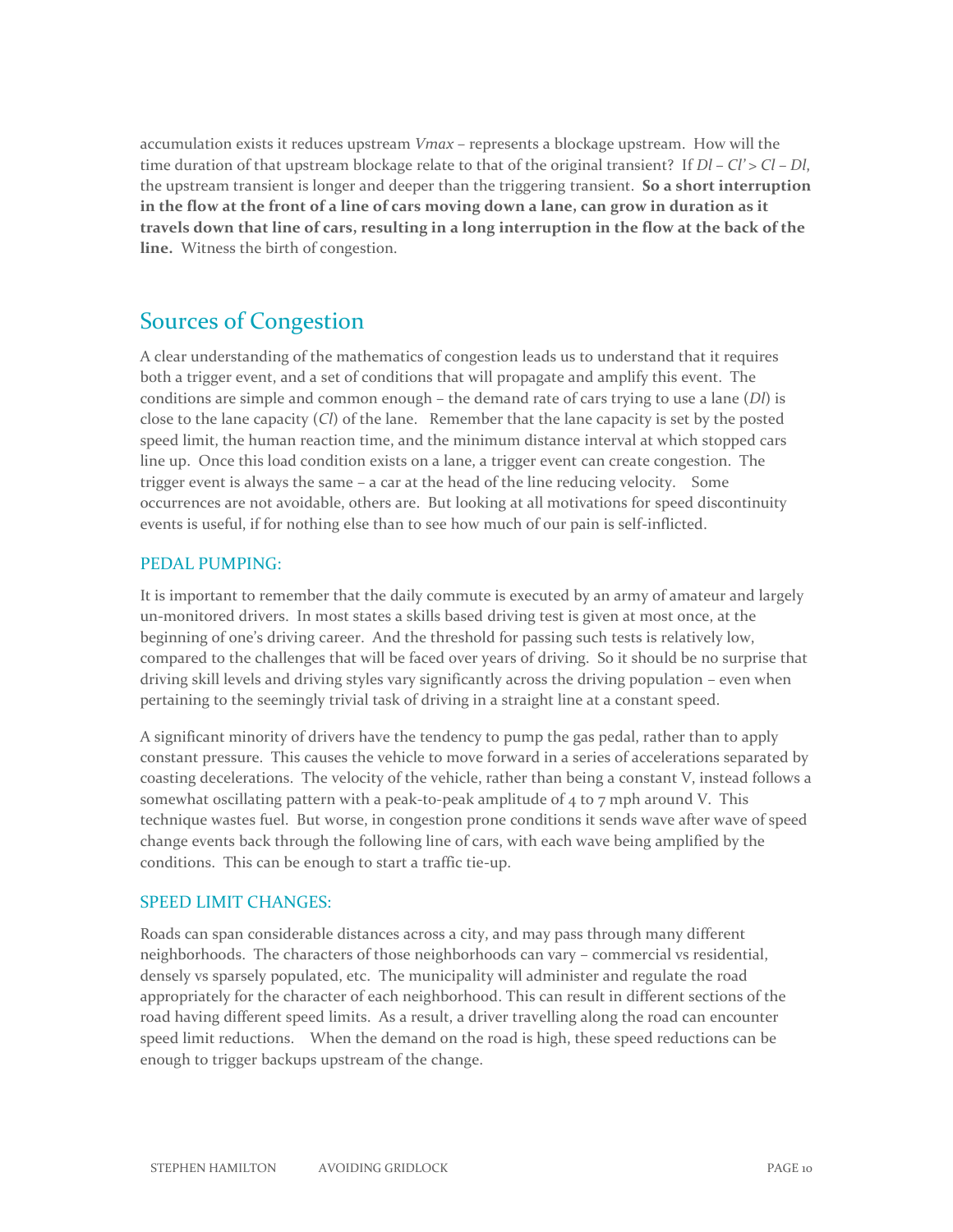#### LANE CHANGES:

As traffic demand has increased, transit agencies have responded by adding road capacity. The typical expansion project adds lanes to existing roads. As a result, multi-lane roads are quite common in metropolitan areas – both as freeways and as surface streets.

One driving action is unique to multi-lane roads, changing lanes. Lane changes may be legitimately required in order to prepare for a left or right turn, or in order to pass slower moving cars, or in order to avoid blocking faster moving cars. Unfortunately, less skilled drivers also perform lane changes for less legitimate reasons, or for no reason at all other than their own preference for a particular lane.

In congestion prone conditions it is usual that all lanes are near capacity. Therefore it is likely that when one driver desires to change lanes, the lane to which he intends to move is occupied by other vehicles. Often there is another vehicle immediately to the side, or nearly so. In order to execute the lane change, the changing driver must temporarily slow down in order to create a negative relative velocity with that vehicle – to fall behind it. Once the changing vehicle is sufficiently behind the vehicle to the side (Dsep), it can merge from the current lane into the intended lane next to it.

Of course this intentional slow down can operate as a trigger event. Cars behind the trigger car in the original lane will be required to slow down also in order to maintain a safe following distance. But unless cars in the intended lane are already *(2 \* Dsep)* behind the car to the side, they will be required to slow down also after the trigger car merges into that lane. So a lane change often produces a speed discontinuity event in two adjacent lanes.

Especially in congestion prone conditions the speed discontinuity event can be larger than minimal. The trigger car may be required to wait longer in order to merge. If several cars are already close behind the car to the side, the trigger car may have to fall behind all of them before changing lanes. Obviously lane changes provide an additional dimension of negative feedback to congestion. The more congested the roadway is, the more likely it is that lane changes are difficult and costly – waiting longer to find the opportunity to change. This creates bigger accumulations, which take longer to clear. This packs more cars into a smaller space, which both creates more opportunities for additional lane change events, and increases the cost of each of those additional lane change events.

#### LANE MERGES:

A lane change occurs between 2 lanes running parallel and side by side. Lane merges are similar, but they occur when 2 parallel and side by side lanes are structurally reduced to a single lane. Sometimes lane merges occur in-line along a roadway, when anticipated demand is lower. Perhaps a 4 lane freeway is designed to handle the anticipated demand near the heart of a city, but as that freeway reaches the outskirts of town first 3 and then 2 lanes are expected to be sufficient for the anticipated demand. Lane merges also occur at intersections between roads. Entrance lanes on freeways are lane mergers. But even many surface streets have short acceleration lanes near intersections.

The lane merging action is essentially the same as that of lane changing. Cars in the two merging lanes must match speeds and create alignments with each other prior to the merge point. The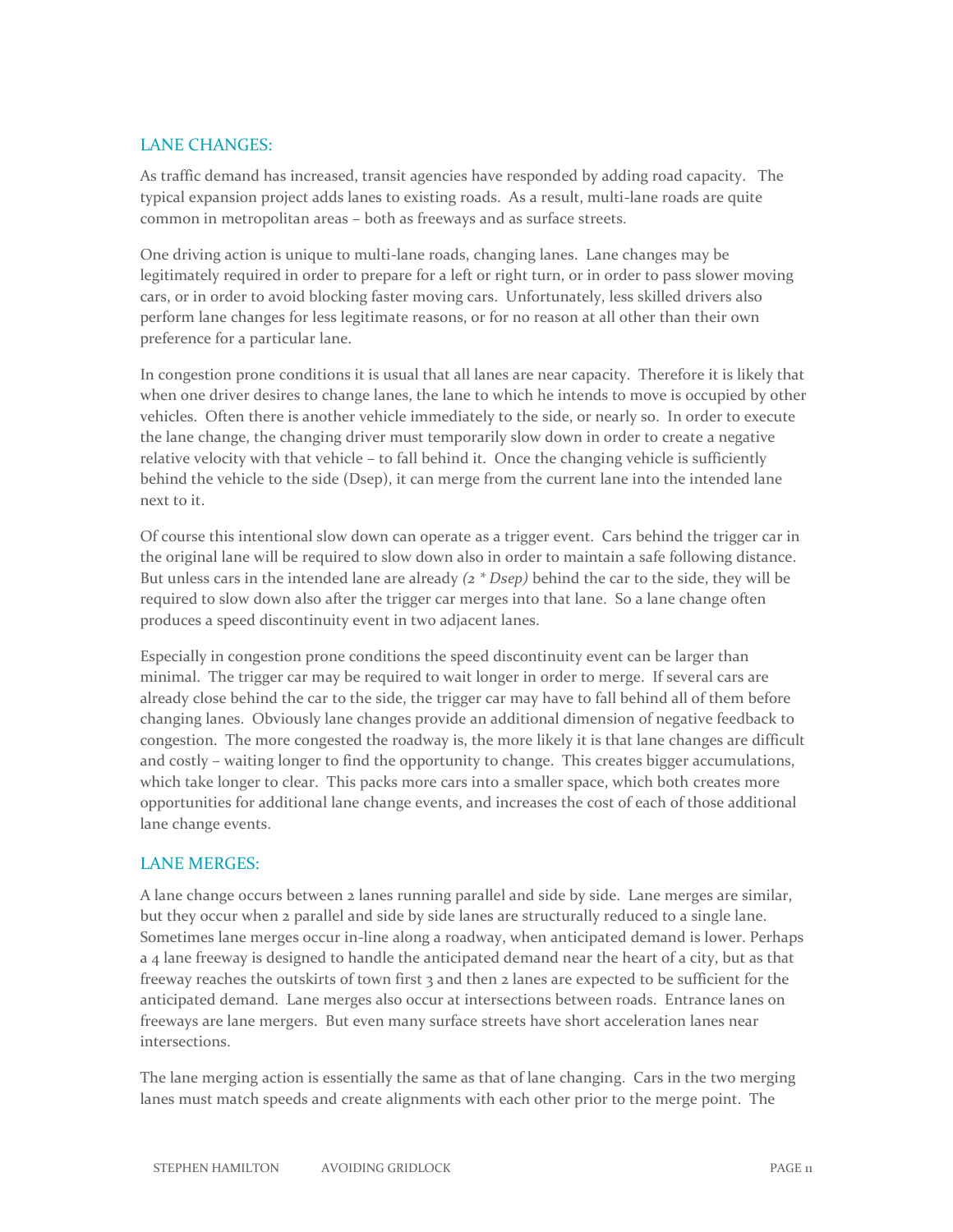same speed reduction and fall back may be required. Therefore the same congestion event triggering impact is possible.

#### FEEDER TOPOLOGY:

By now it should be clear that in order to minimize congestion it is desirable to minimize the occurrence of lane change and lane merge events. Unfortunately, current roadway design practices instead maximize occurrence of these events.

As roadways are planned for a metro area, and then evolve as that area grows, the usual approach is to implement a feeder topology. Neighborhoods – especially residential neighborhoods – usually resist having high volume traffic pass through them. Such traffic represents safety risks, inconvenience, and noise. Also, the cost of providing many high volume roads is prohibitive. And expanding roads in such areas to cope with increased demand is very disruptive to the neighborhoods. The best solution to balance all these concerns with the reality of traffic demand is a feeder topology. Neighborhood roads feed larger surface streets, which feed yet larger boulevards, which feed yet larger surface highways, which eventually feed freeways, which finally feed larger super freeways. Much like the blood vessels in a human body, and the branches in a tree, many smaller vessels feed into fewer larger vessels, and the pattern repeats.

While this topology is good for all the reasons listed above, it is bad for other reasons. It adds distance to commutes, since the route is not as direct. But worse, it is far more congestion prone than less hierarchical, more grid-like topologies.

The feeder system is full of lane mergers. When a small road merges into a larger roadway, the number of lanes following the merger is less than the sum of the merged roadways. The reduction is accomplished by a series of lane mergers. In fact, in most cases, the number of lanes in the larger roadway is unchanged before and after the merger or intersection. All lanes of the smaller road are merged into one or more acceleration lanes into the larger road, which eventually are merged into a single entry lane.

The feeder system also maximizes lane changes. Since the topology aggregates the load onto larger highways, those highways require multiple lanes to be capable enough. Typically highways are designed with entrance and exit lanes on the right, and continuation lanes on the left. Occasionally exit or left turn lanes are placed on the far left. This means that cars entering the highway must execute lane changes to the left to reach the continuation lanes, while cars leaving the highway must execute lane changes to either the right or left to reach the exit lanes. When a major exit occurs shortly after a major entrance, the lane changing streams can overlap, which increases their impact.

#### ACCIDENTS:

The automotive transport system is designed for vehicles to travel from one place to another without coming into contact with each other, or with any other objects along the roadways. Unfortunately, it does not always operate that way. Occasionally accidents happen. When an accident occurs, the involved vehicle(s) must stop on the roadways for some period of time. In very few exceptional cases, the state permits the involved vehicles to be moved quickly, if they are capable of being moved, and if there is sufficient space on or near the roadway to move the vehicles out of the lanes. It is far more common that the damaged vehicles simply remain in place, blocking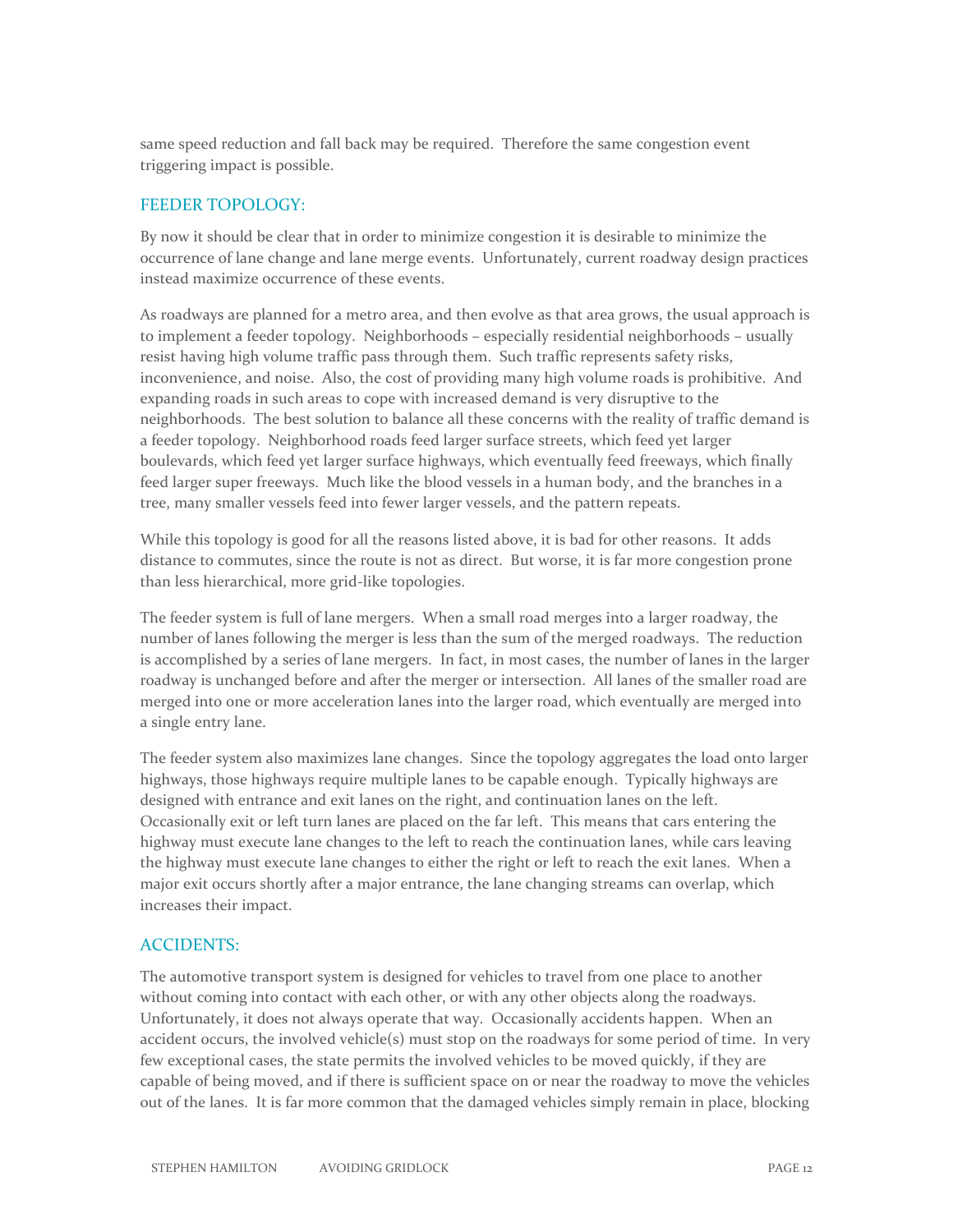one or more lanes, for a considerable period of time. This has the effect of reducing the lane capacity for the blocked lanes to zero, and so significantly reduces the capacity of the road.

Accidents are most likely to occur when congestion prone conditions are already present. Since the distance between cars (*Dsep*) is already small, and speed discontinuity events are more frequent, cars are more likely to come in contact with each other. When an accident occurs in these conditions it is almost certain to reduce capacity of the road below the level of demand, and create a congestion accumulation. The existence of congestion further increases the likelihood for an additional accident (as Dsep is at its minimum, speed change events are at their maximum, and driver patience is strained). This is why clusters of accidents often occur at rush hour.

#### UN-REGULATED ENTRY:

Congestion occurs when the lane demand (Dl) for a lane on a road is less than the lane capacity (Cl) for that lane. Lane demand (*Dl)* is a matter of choice, and so is possible any time the total demand on a road, across all lanes, exceeds the capacity of any lane. But lane choice tends to exhibit positive feedback. When one lane appears crowded drivers tend to choose the other lanes. So congestion usually does not result until total demand across all lanes nears total capacity across all lanes.

Total demand across all lanes is much more predictable. It is the aggregate of a large number of commute routes and times which tend to repeat daily. So the origin of congestion is also predictable, and it tends to occur in the same places day after day.

With very limited exceptions, the roadways in metropolitan areas offer un-regulated entry. Any driver anywhere who wishes to enter the roadways is free to do so at any time. There is some use of metered entry on freeways (the limited exceptions). But this metering is applied in the middle of a commute, where it switches from surface streets to freeways, not at the start of a commute. This metered entry does tend to reduce congestion on the freeway, but at the cost of creating congestion on the surface street. No metered entry (or other regulation) exists at the start of commutes.

The reality is that some demand patterns simply exceed the capacity built into the roads. The populations of most metropolitan areas have grown to the level where these excessive demand patterns are commonplace (perhaps daily) occurrences. The choice is whether we allow these demand patterns to be applied to the roads, knowing they will produce congestion; or we somehow convert them into other demand patterns that will produce less (or no) congestion. It would be better for a few drivers to wait less time at the beginning of their trip, than for more drivers to wait more time during their trip. But this would require coordination of all trips. We currently have no such coordination.

#### TRAFFIC LIGHTS:

As shown above, the trigger events for congestion are single vehicles performing speed reductions. Our metropolitan roadways are populated with literally thousands of traffic lights whose operation is for no other purpose than to constantly create speed discontinuity events. Every minute or so each light changes, resulting in dozens of cars in each of two directions executing a stop, and dozens of cars in the orthogonal two directions executing a start. Since the word "traffic" is a synonym for the word "congestion", these devices are appropriately named. They can be properly thought of as congestion producing machines.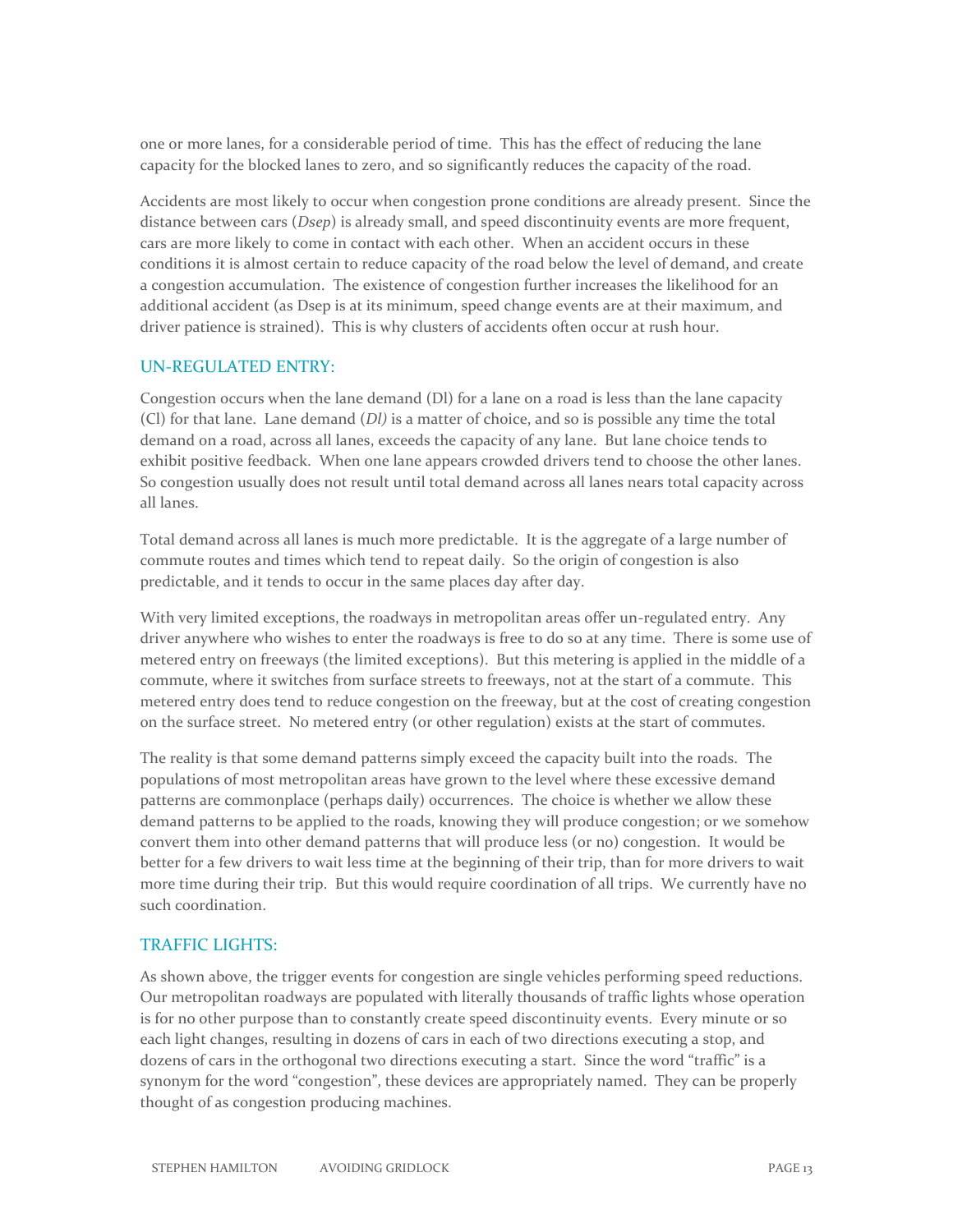Traffic lights are placed at places where roads intersect orthogonally. They enforce time multiplexed sharing of the common pavement, thus avoiding collisions between cars. But the time multiplexed sharing of that common pavement has the effect of severely reducing the capacity of each intersecting road – by a factor of  $2$  or more. This lowers the threshold – by a factor of  $2$  or more – at which demand can exceed capacity. It thus makes congestion much easier to create.

Traffic lights also shape the down stream demand into a periodic congestion prone form. When the light turns red a set of cars that were spread out begin to decelerate and pack together maximally (*Dmin*) on the road. When the light turns green those cars begin to accelerate. They are maximally packed together on the road, and will be traveling at approximately the same speed down the road. So for that pack of cars the demand (*Dl*) is exactly equal to the capacity (*Cl*) - a congestion prone collection.

The traffic shaping behavior of traffic lights makes it easier for new cars to enter the road The periodic behavior has an "on" time where the road is at the capacity Cl, followed by an "off" time where the road is essentially empty. This permits new vehicles to safely enter the road to begin their trips. Unfortunately this upsets the equilibrium of the road. If the road has a series of traffic lights with the same cycle times, then roughly the same number of cars should be able to pass each light during green. But if new cars enter the road, that number may not be sufficient to empty the road. The red light may then catch cars not yet through the next light. Over time, this process accumulates enough cars to block the road. A car travelling down the road may require several light cycles to pass each light. New cars have to wait longer to enter. But they still tend to enter as the line creates openings when the light turns green. This continues the overload (it would be best to prohibit new entry until the accumulation clears).

Eventually the surface street congestion can back up sufficiently to block exit lanes from freeways. The exit lanes then accumulate, perhaps sufficiently to eventually block the through lanes. The through lane congestion then manages to block itself, somewhat independently from the exit lane congestion.

### The Flies in the Ointment

The automotive transport system as deployed and in use today in all US metropolitan areas suffers from certain conceptual flaws. These flaws severely limit the practical capacity of the system to a level far below the current demands. This is why those metropolitan areas suffer from present and growing congestion problems. These flaws are discussed here.

To call the flaws "conceptual" may be unfair. In most cases some choices were made when designing the system. These choices were made as a compromise between competing needs, with consideration for current practicalities. These choices created a conceptual framework for how the system works. Many of these choices were made nearly one hundred years ago. The basic framework has been evolved, mostly quantitatively since then. Given today's demands, technology, and other practicalities, the original compromises may look "wrong". If we are to avoid total gridlock of the current system, we must not be afraid to take that look, nor to consider changing these fundamental choices.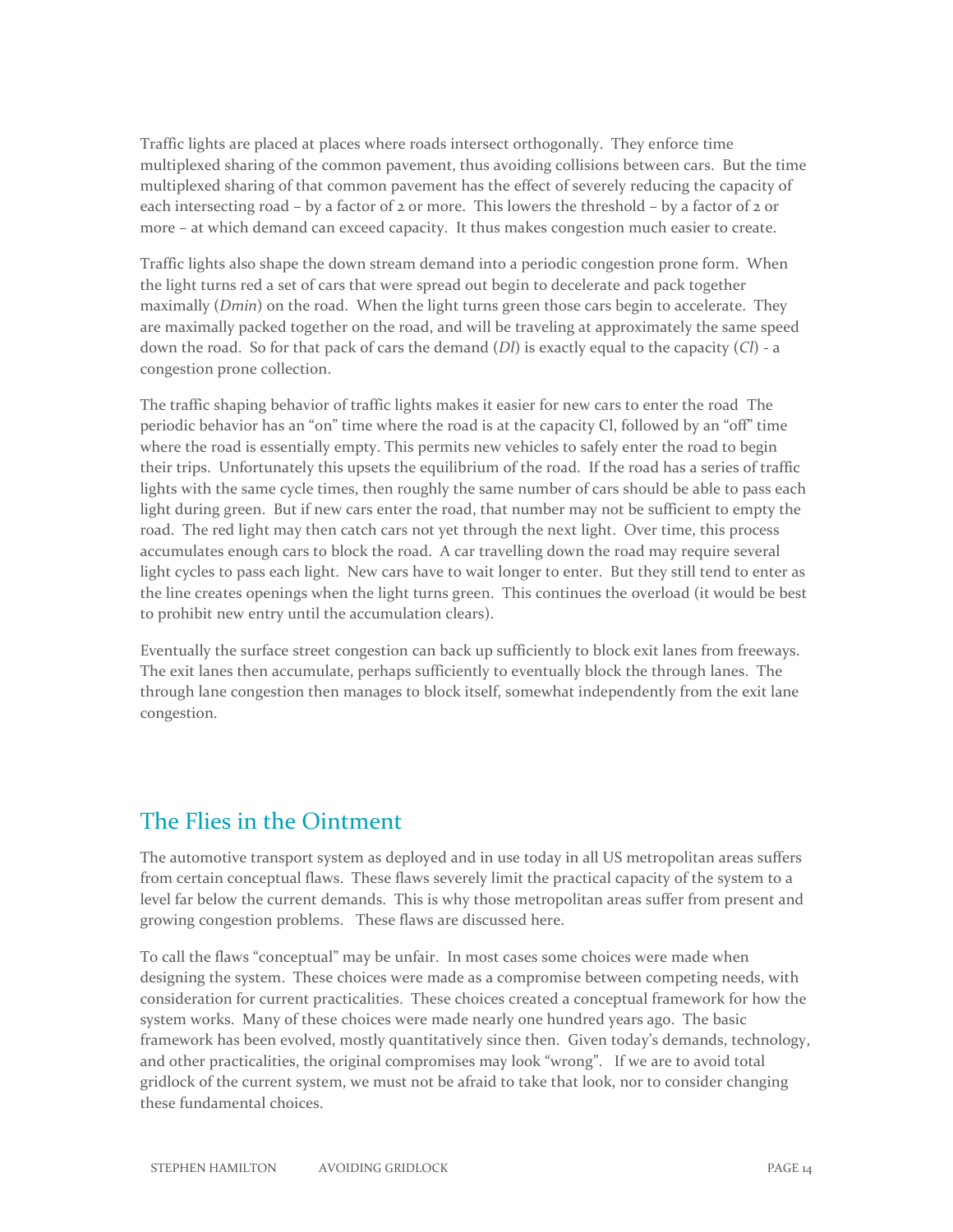#### TRAFFIC LIGHTS:

The single greatest impediment to smooth flow of traffic in the automotive transport system is the use of traffic lights. Fundamentally they are a compromise of performance in order to secure safety at low cost. The details and mathematics associated with traffic lights is provided in a separate paper by this author (Hamilton, 2014). The bottom lines is that they reduce the lane capacity for our roads by more than half, and they shape the traffic in ways that are not robust – capacity tends to collapse when under demand pressure.

Freeway systems avoid intersections altogether by using the  $3<sup>rd</sup>$  dimension (overpasses). Available physical space and construction costs made that an impractical solution for most urban intersections. But at today's levels of congestion that cost trade-off might be different. The costbenefit of elevating a city street might be better than that of adding extra lanes to freeways or city streets. There are also aesthetic and architectural barriers to elevating some city streets.

The fundamental idea of coordinating the time multiplexed sharing of an orthogonal intersection may still be useful. But the current application of that idea is in the context of human vehicle operators. The mathematics reveals that human compatible reaction times result in traffic light cycle times that are far too slow for city layout/roadway design and commute demand. It is this slow reaction time that requires the coordination on groups of cars which then must stop and restart, rather than on individual cars. But technology is now available to support semi-automated vehicles. This makes faster reaction times a possibility, so a solution based upon vehicle synchronization rather than stop-start is feasible. Multiplexing of the intersection can occur at a much faster rate, on a per-vehicle basis rather than on groups of vehicles, so those vehicles never need to stop. Each vehicle passes through the space created between vehicles in the orthogonal stream (the following distance). This is a considerably more controlled version of key feature you might have seen figure 8 racing! The level of automation control this requires is quite high, and it would be required on all vehicles (in order for all vehicles to stay safe). So while it is technically feasible today (and will be more easily so with the coming V2X technologies), the practicalities of deployment seem problematic.

Recently the idea of eliminating traffic lights, road lane markings, and even street signs in urban centers has gained some credibility (Badger, 2011). In pedestrian dominated areas where vehicle speeds are low this may have merit. But it does not likely offer a solution to the general commute problem.

Rotary intersections are well proven in Europe. Since they operate as lane mergers, potentially with multiple lanes and requiring lane changes and interleaving, they are a source of congestion. But, there is strong evidence they are a far better solution than traffic lights. They see some use in America – usually in residential neighborhoods with light traffic and lower speeds, or in transit hubs such as Airports. In order to support higher vehicle speeds and vehicle capacities, quite large rotaries are required.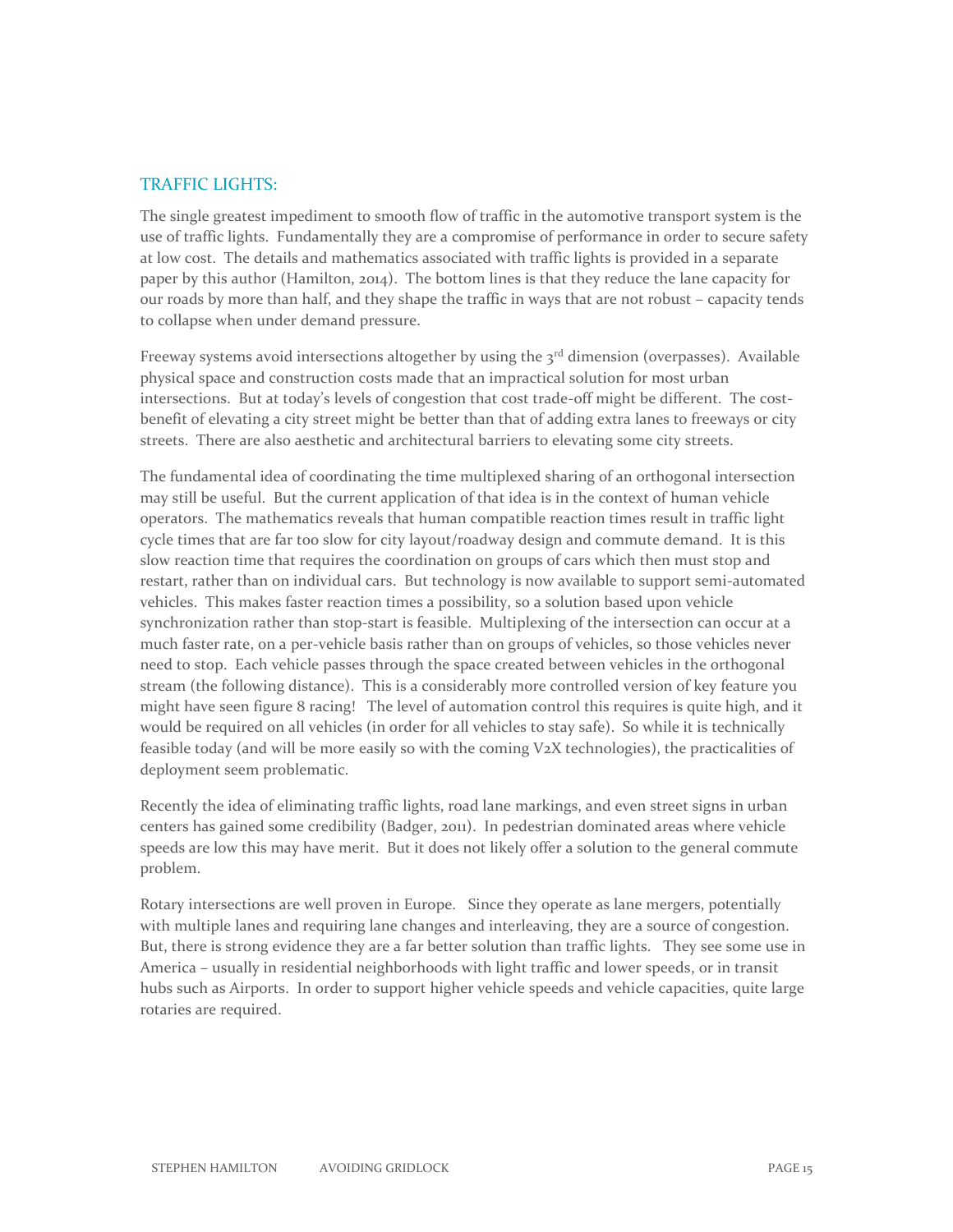#### UN-REGULATED ENTRY:

In today's system entry regulation, if it exists at all, is general and soft. The transit agency may work with local employers to encourage flex-time work hours in an attempt to spread out the demand. But there are no specific localized and hard entry barriers. So most metropolitan areas are subject to daily occurrence of peak demand periods when demand far outstrips capacity in multiple locations.

The current solution chooses to pack as many cars as possible onto the roads, which lowers the distance between them (decreasing safety) and slows them down (increases travel time). It also increases the velocity sensitivity - size of event that can cause a slow down, and the amount of the slow down (further decrease in safety). Queuing (congestion accumulation) occurs on the road (usually multiple times per trip).

An alternative would not stop egress to the roadways, but rather control its rate. Egress rate would be matched to the capacity of the system. Queuing would occur once, at entry. After entry, velocity would be higher (less travel time) and more stable, with a greater vehicle separation distance (more safety). In such a system congestion would be rare. Travel times would be relatively predictable, although total transit times would vary as a function of the demand rate. The variable delay would be spent queued for egress at the start of the commute.

#### LACK OF CENTRALIZED SCHEDULING:

When a commuter enters the roadway system to begin a trip, he is in essence spending commute resources. In the following minutes his vehicle will require a space in a lane all along the route he intends to travel. There is no way of knowing in advance that resource will be available when the vehicle arrives. Lack of entry regulation makes it likely multiple vehicles will spend that resource, so that when all but the first of them arrives the resource will not be available. Since the resources are self-restoring, the vehicles will simply wait until the resource is available. All during those waits the vehicles will be consuming resources needed by other commuters.

The political right wing in America has been very successful at embedding into the populous the meme that an unfettered competitive (economic) system will naturally evolve to a globally optimum (efficient) solution. Since the 1920s this is mathematically known to be false. Competitive participants lack global visibility. They will optimize based upon their local and short term visibility. Local winners will lock out more distant competitors. This locks the system into a Nash equilibrium which prevents it from achieving the global optimum. This mathematical truth applies to our automotive transport system (Baker, 2009) (Gastner, 2008). Letting commuters do what they believe gets them the best progress actually slows the system down for everyone.

Congestion is a local phenomenon. Even a regulated entry system will have trouble avoiding congestion if it is not aware of the intended route. But with today's technology it is easy to imagine an app for cell phones and GPS devices to support centralized scheduling and entry regulation. The commuter enters the desired destination, and selects among suggested routes. The scheduling system then reserves system resources for the trip and based upon their availability at the appropriate time gives the driver authorization to begin his trip. Assuming reasonably predictable travel times for each segment of the trip, the vehicle should arrive at each resource at the predicted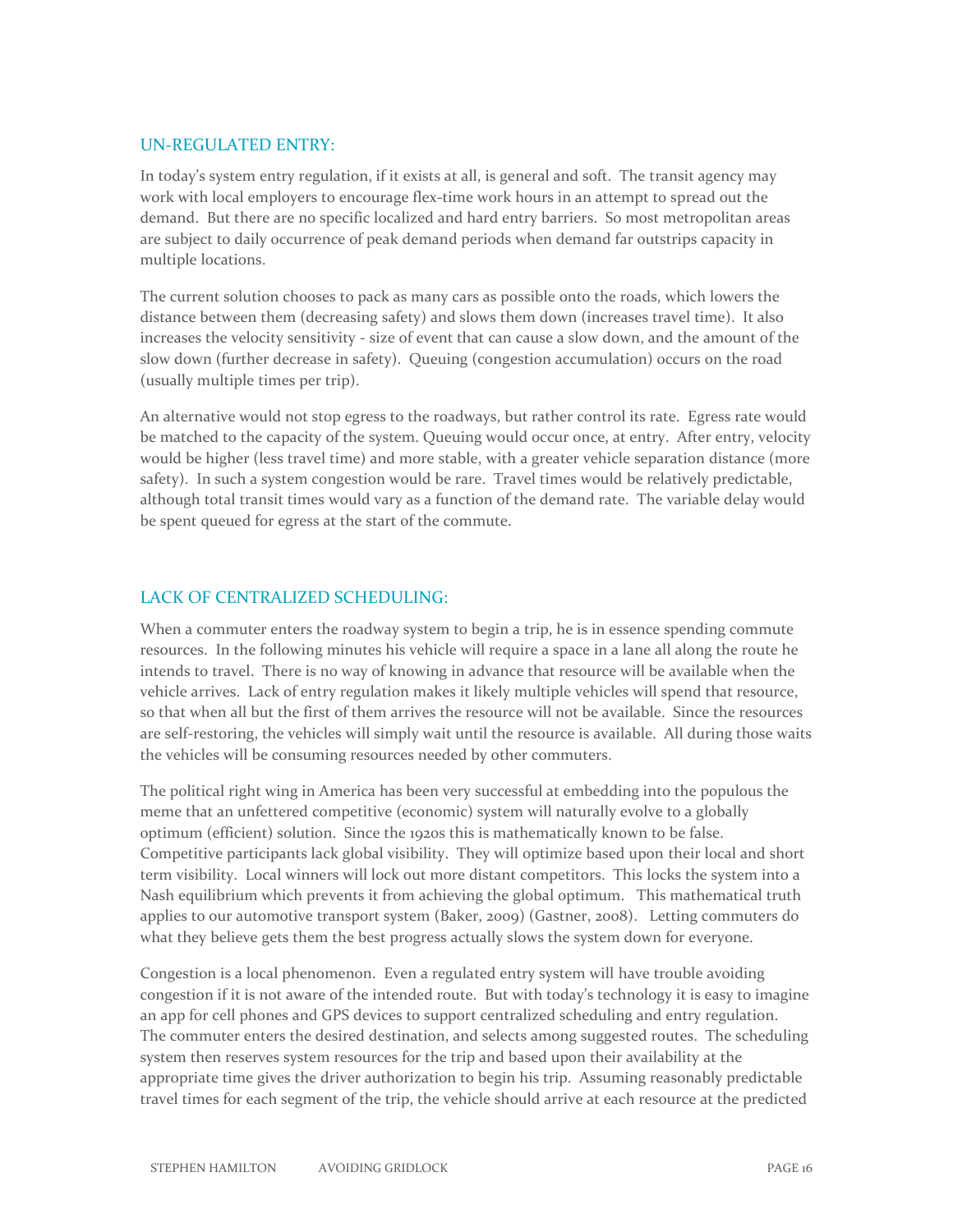time and find it available for use. To help ensure those predictable travel times, the app can provide feedback to the commuter to adjust his pace during the trip.

#### FEEDER TOPOLOGY:

The number of paved lane miles in each of our metropolitan areas is astronomical. But the feeder system attempts to concentrate load on a small subset of those lane miles. Given our understanding of congestion and its sources, this is counter productive. Travel times are negatively impacted by traffic lights. Therefore longer commutes are biased towards major trunks/freeways. If traffic lights were synchronized to avoid stopping, this would not be true. Spreading the demand across the maximum number of parallel roads minimizes congestion opportunities. So while wholesale abandonment of the feeder strategy is impractical – too many existing roads and neighborhoods - a small reversal adjustment is clearly called for. The key making that adjustment possible is maximization of capacity on existing trunks.

#### LEFT TURNS:

Roads are typically layed out in a topology approximating an irregular two dimensional grid. So point to point trips (which look like the hypotenuse of a triangle) are executed by following a Manhattan geometry (along the edges of the triangle). The route goes first along one dimension (north-south), and then turns 90 degrees and proceeds along the other dimension (east-west). Often multiple such turns are taken, with each only covering a portion of the distance along that dimension. There are two such Manhattan paths for each hypotenuse. For example, one path goes north and then east, while the other path goes east and then north. The first uses exclusively right turns, while the second uses exclusively left turns. So our roadway systems must support turns in both directions.

But turns in the two directions have drastically different costs to the road system. Given the American standard of driving on the right hand side of the road, left hand turns are very problematic and costly. Left hand turns require the vehicle to pass across traffic lanes coming in the opposing direction. Therefore they have much higher safety risk (head on collisions). In high demand conditions there are also far fewer opportunities for this crossing, so left turning cars wait longer, creating more blockage. To mitigate these costs left turn lanes and left turn signals are often used. But these lanes are at the expense of additional through lanes, and these signals further reduce the duty cycles of the traffic signals. Both hurt potential capacity of the roads.

The problem case is left hand turns from bi-directional roads (lanes in both directions). So the problems can be avoided either by eliminating the left hand turns, or by eliminating the bidirectionality of the roads. Given that each trip has a Manhattan path requiring only right hand turns (unless the grid is incomplete), this would seem the cheapest solution. But both options are available for use.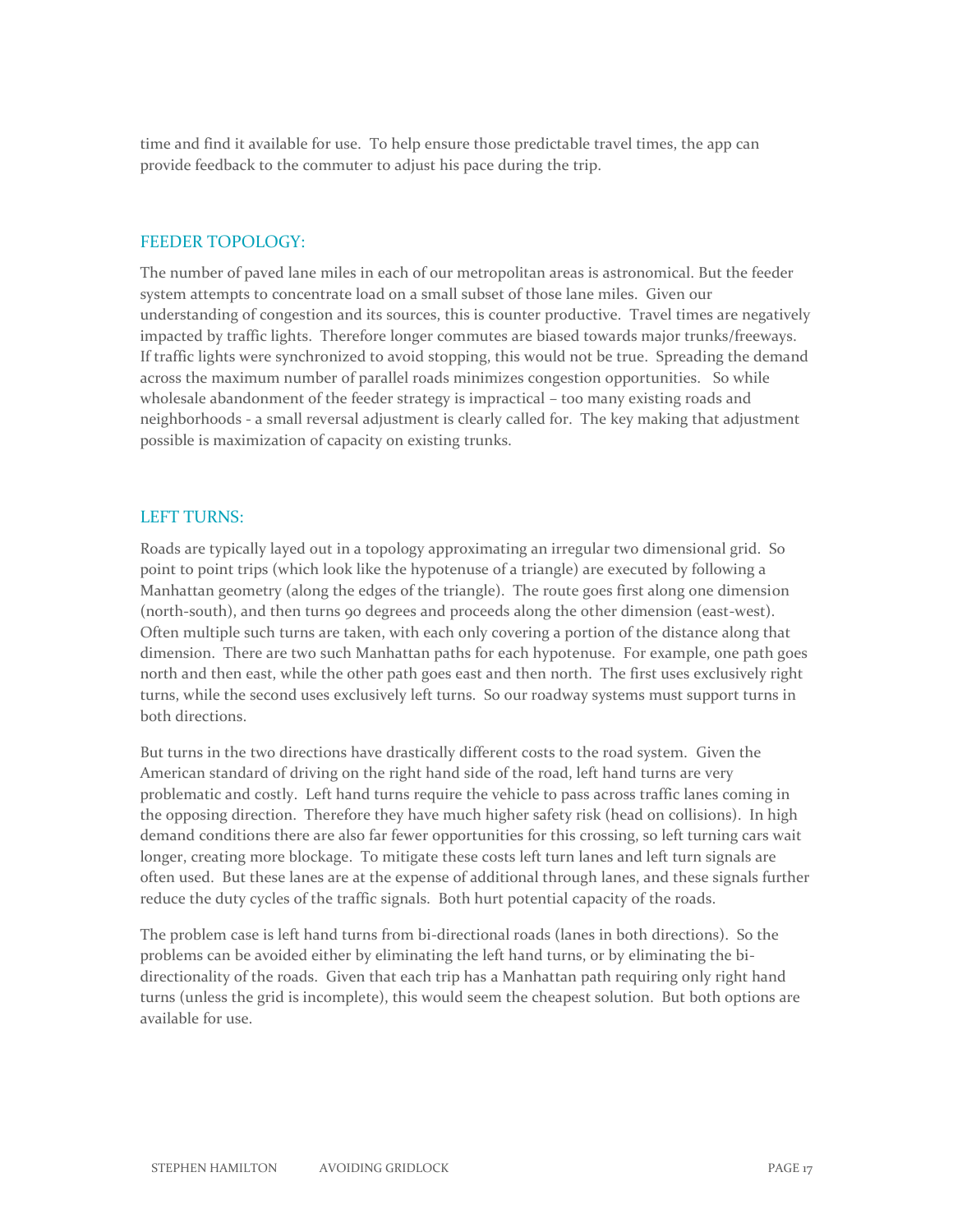# Proposing a Globally Scheduled Rotary Based Network

The existing automotive transit system in any single metropolitan area is huge! It encompasses thousands of roads, thousands of traffic lights, hundreds of thousands of cars, and most importantly hundreds of thousands of drivers. It touches dozens of neighborhoods. Changing it in any significant way will be a monumental undertaking. The changes must occur incrementally over time, and will encounter resistance to change on all fronts by many parties.

Yet the existing systems are at their limit. It is past time to design our way into a better, more scalable solution. The previous "Flies" section was primarily to consider the fundamental attributes of the current system, and to decide pragmatically what can and what cannot be changed, and to consider what replacement options exist. Now, hard choices must be made to move toward a better future. It seems impractical to abandon the feeder system of roads we have; while it seems desirable and essential to eliminate traffic lights and traffic crossing left turns. Making much greater use of rotary intersections seems the most practical way to achieve these goals. Then relying upon the current and coming driver assistance technology to help facility the merging activity inherent in rotary intersections further minimizes the congestion creation attributes that remain. Eventually an entry regulated, globally scheduled road system is the goal.

What is proposed here is a goal or vision of what could be, and some suggestions of what might be useful steps toward obtaining it. Likely any attempt to travel the journey from today to this vision in a specific urban area will have some unique challenges not covered here, and will require some local creativity. Some of the specific technological components described here do not yet exist. But they are well within the capability of technology today, and so would require only a short interval to develop and deploy – perhaps as much as several years, but likely less.

#### OVERVIEW:

The goal is to promote and ensure traffic **flow**, which is the same thing as ensuring velocity – the antithesis of traffic lights. So the goal is to eliminate as many traffic lights as possible, and specifically to eliminate **all** traffic lights along certain trunks through a development zone. What is proposed is a "continuous motion" system. Freeway systems are the continuous motion system with which you are familiar. Vehicles enter the freeway system at controlled points, accelerate to match the speed of through traffic, and then merge into the traffic flow. The vehicle remains in continuous motion all the way to its destination. Near its destination the vehicle moves into a deceleration lane and then exits at a controlled point. What is proposed is a continuous motion system for surface streets as well.

Freeway systems do not allow flows of traffic to cross one another – only traffic splits and merges are used. Left turns are forbidden, and instead are accomplished either with 3 right turns (or an equivalent loop), or with an overpass. Orthogonally crossing flows are separated with either overpasses or underpasses at the point of intersection.

This proposal likewise makes heavy use of splits and merges to separate flows. Large rotary flows are created where major orthogonal trunks intersect, by the pairing of uni-directional roads. This eliminates left turns from bi-directional roads. It also provides substantial distances between the rotary merger and split points, so merging and lane changing can be accomplished. This also limits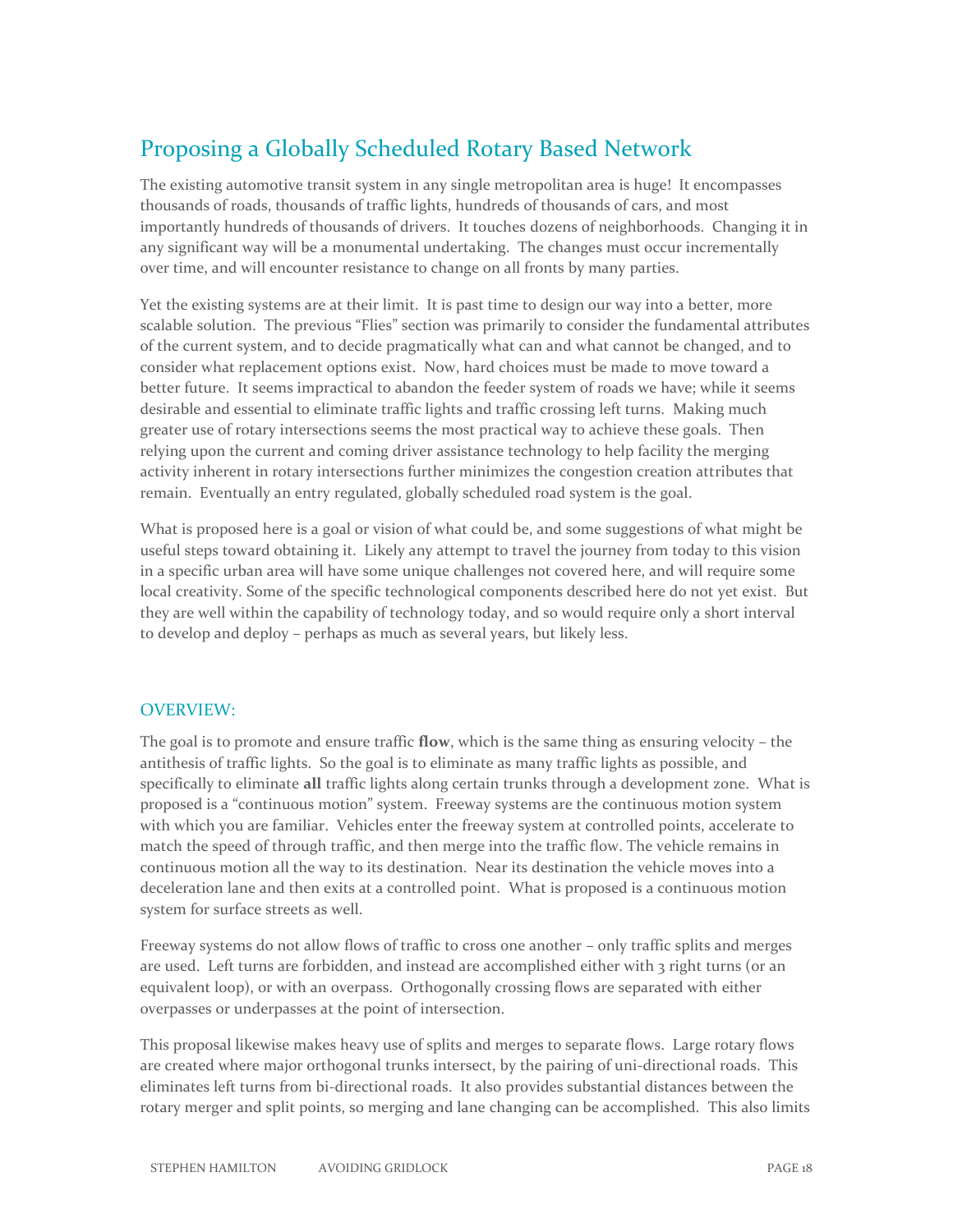any use of in-plane crossing of orthogonal flows to feeder streets, with none on the major trunks. Because it is a continuous motion system on the major trunks, in both dimensions, pedestrian (and potentially bicycle traffic) must be grade separated crossing those trunks.

#### THE ROTARY CONCEPT:

The current road network architecture is what is known in networking theory as a "full crossbar". Parallel streets running along one dimension are crossed by parallel streets running along an orthogonal dimension. At each point of intersection the crossing streets are connected to each other in all possible directions. This architecture is also sometimes called a "fanout-fanin" network, because that is how it is constructed. An intersection with this architecture is depicted in the drawing below. Traffic enters the intersection from  $4$  directions: north (Ni), south (Si), east (Ei), and west (Wi). Each of those traffic input streams comprise sub-streams of cars destined for one of three exits from the intersection: turn left (l), straight through (s), turn right (r).

Traffic flowing into the intersection along any dimension in either direction first fans out into multiple parallel streams, each stream having a unique destination (exit from the intersection). This fanout function is graphically depicted with a "splitter" component (S in the drawing). Then all traffic streams destined to each exit from the intersection is collected together, or fanned in, into a single stream. This fanin function is graphically depicted with a "merger" component (M in the drawing). The splitting and merging functions are easily mapped to the driving experience – turning out of a flowing stream of cars; and merging into one.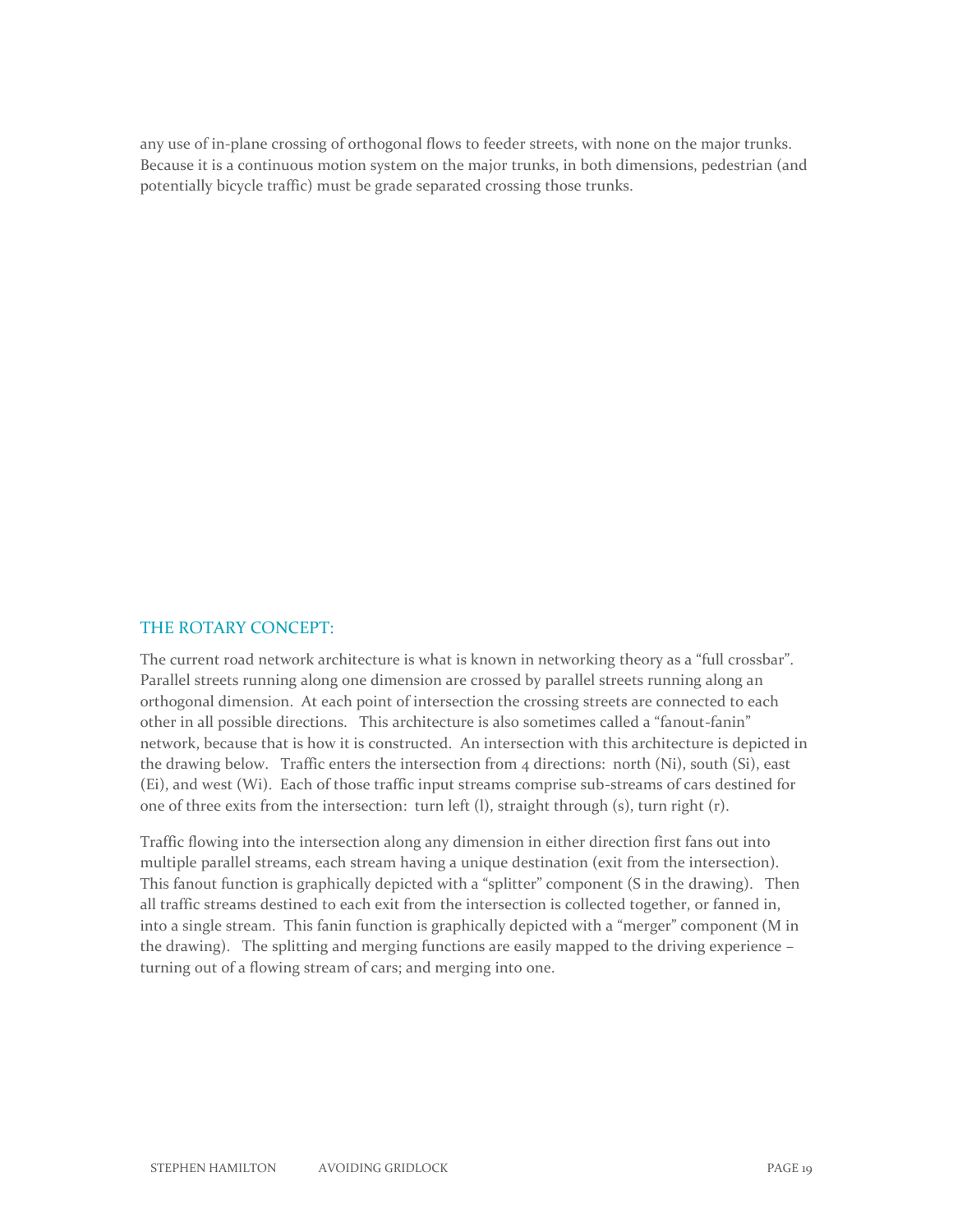

It is well understood from network theory that these architectures create the highest number of crossings. Our road design pushes these split and merge points in close to the intersections, concentrating all these crossings so they can share the same pavement and control. It is clear to see from the drawing that the crossings require either vertical separation (overpasses) or time multiplexing to be safe.

The complexity of this architecture comes from the order in which the routing is performed – split then merge. This causes the two dimensions to interact (cross) at their widest points. The same routing function can be performed with the reverse order – merge then split. This serializes the routing decisions, but always maintains a minimally narrow interaction (crossing) of the dimensions.



This is the nature of a rotary intersection. It is a series of splitter and merger components. Traffic flows around in a circle. When a road heads off in a direction, traffic can split off from the circle at that point. When a road comes in from a direction, traffic from that road can merge into the circular stream.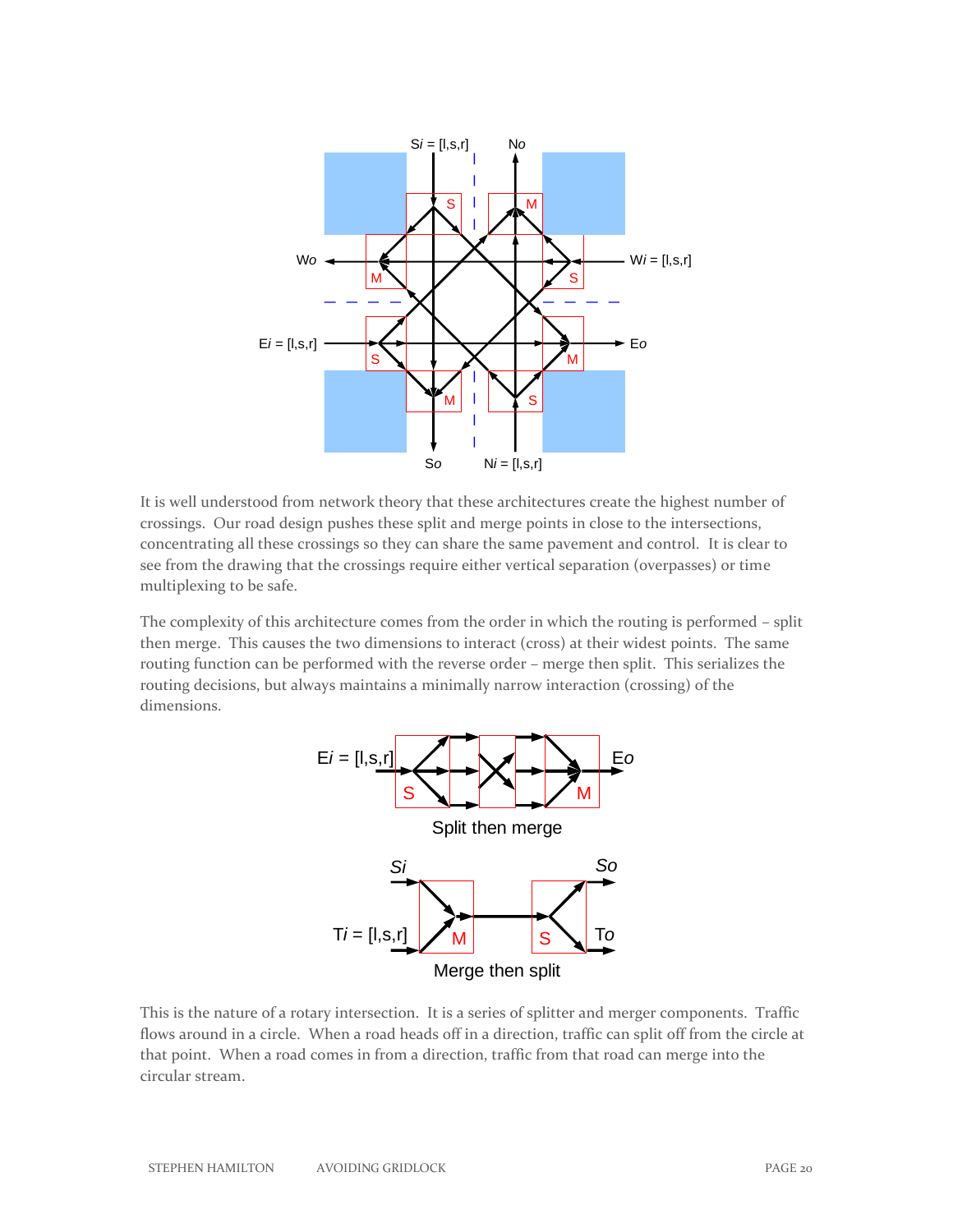#### OCTAGONS AND APPROXIMATIONS:

The serial nature of the routing function in merger-splitter networks can be mapped very conveniently to the bi-directional two dimensional nature of our roadway intersections. Since we have 4 directions, and each has both incoming and outgoing traffic, then a series of 4 mergersplitter pairs performs the function neatly. Since we have a series of 8 functions  $-4$  pairs that merge then split – and those functions cover all 360 degrees of the compass, an octagon is the perfect shape.



We can quantify the traffic coming into the intersection from all 4 directions, as Ni, Si, Ei, Wi. We can also quantify what percentage of that traffic is destined for each output of the intersection, as u (u-turn), l (turn left), s (straight through), r (turn right), with  $u + 1 + s + r = 100\%$ . We include the u-turn traffic for completeness of the model, even though we may expect it to be negligible.

Lets follow the eastbound traffic through the intersection. All of the eastbound traffic (Ei) enters the intersection from the left. It merges with the traffic already in the octagon, so the diagonal on the lower left carries all of the eastbound traffic (we use the colon notation to represent the ordered sum  $Ei[uri] = Ei[u] + Ei[1] + Ei[s] + Ei[r])$ . At the lower splitter the eastbound traffic turning right splits off at the So exit. So the bottom side of the octagon carries only the remaining eastbound traffic (Ei[u:s]). The northbound traffic merges in, and then the straight through eastbound traffic splits off at Eo. So the right side of the octagon carries only the remaining eastbound traffic (Ei[u:l]). The westbound traffic merges in, and then the left turn eastbound traffic splits off at No. So the top side of the octagon carries only the remaining eastbound traffic ( $Ei[u]$ ). Finally the southbound traffic merges in, and then the u-turn eastbound traffic splits off at Wo. So the left side of the octagon carries no eastbound traffic. While the rotary makes it possible for traffic to loop around the octagon multiple times, we ignore this in our model (judging it to be truly negligible).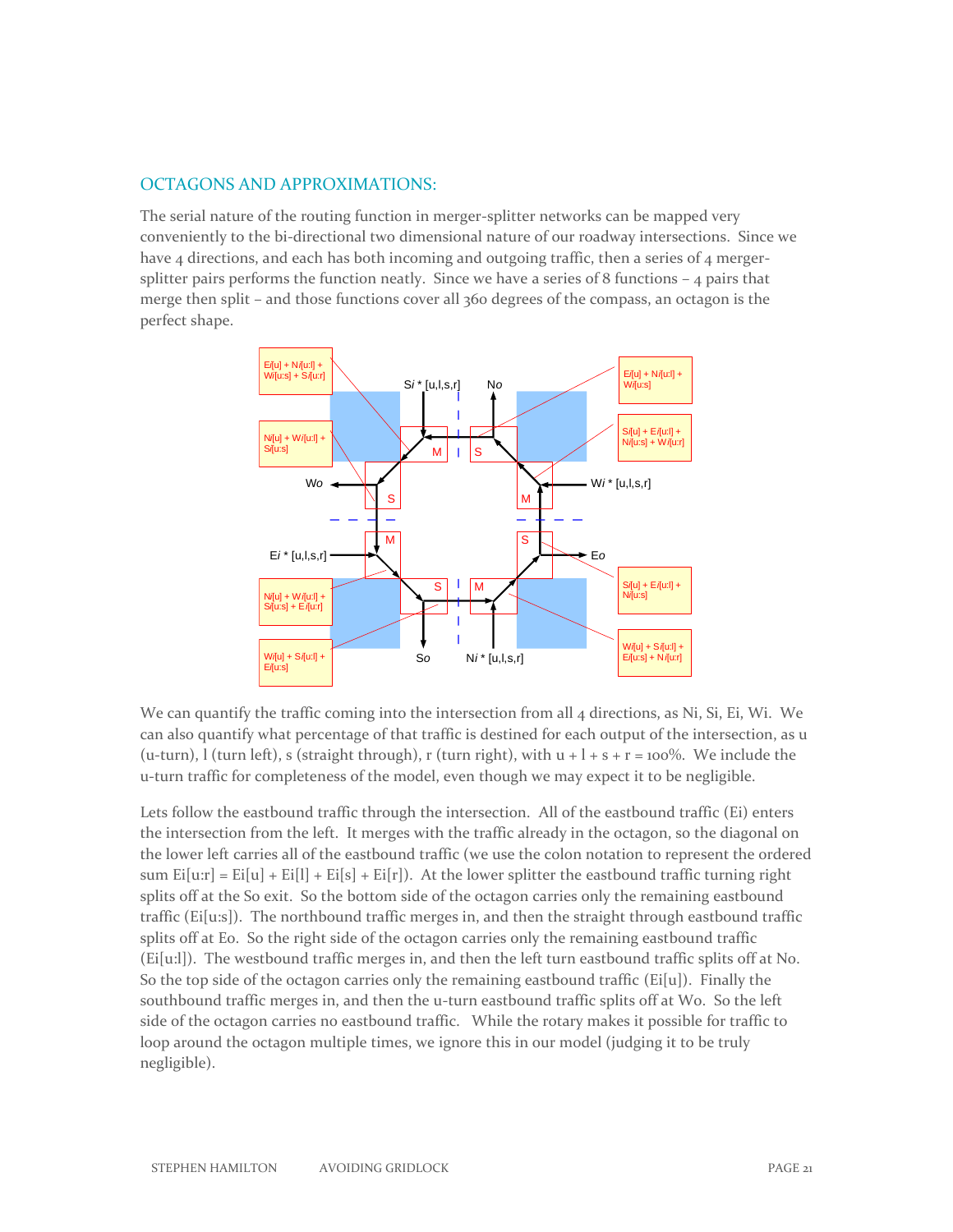Each of the other inlets to the intersection can be modelled similarly. In this way we can sum up the demand loading for each side of the octagon (as shown in the callout boxes in the drawing). If we wish to avoid the intersection becoming a blockage in our roadway system, then these sides each need sufficient lane capacity for the calculated loading, in the same way that the roads leading into the intersection need sufficient lane capacity.

It is important to recognize that the loadings on the octagon sides may be high, high enough to require multiple lanes. This makes another distinction important. The diagonals in the octagon, which are produced by the "mergers", are in fact "swaps" rather than pure mergers. As the eastbound traffic merges into the traffic already in the octagon, it enters from the right. Only the eastbound right turn traffic is positioned for exit at So. All of the other eastbound traffic (Ei[u:s]) will continue on past the So exit, and so must merge to the left. Meanwhile some of the traffic already in the octagon is destined for the So exit  $(Si[s] + W[1] + N[u])$ , and so must merge to the right. These multiple lane swaps are clearly the weak point in the rotary architecture. **It is critical that the diagonal sides have sufficient length to allow the lane swapping.** It is also possible for lane markings and/or lane barriers to assist in organizing or controlling the swapping. This is an opportunity for the expression of philosophy. Some urban planners will believe in a maximalist approach that makes heavy use of barriers to control the swapping. Other planners will believe in a minimalist approach that provides very little restriction, and relies upon the perceptive power of the drivers to best manage the challenge.



The drawing above depicts a slightly minimalist middle of the road approach. It implements a 3 lane across 2 lane swap. It provides lane coloring and merge arrow markings as hint guides to the drivers. It conforms to the "yield to the right" paradigm which drivers should already have habitualized, while strongly suggesting a "1 left then one right" sharing, and while hinting that leftmost lanes should wait. But there are no barriers to prevent "creativity" for any given situation. You can see that it attempts to coordinate the swap as multiple steps, with each step swapping adjacent lanes. Only 3 of these steps is shown, while 4 are needed in this case (off the right of the drawing). To swap N vs M lanes with this approach requires  $N + M - 1$  steps  $(3 + 2 - 1 = 4)$ . This should underline the importance of having sufficient distance between the merge point and the split point to allow the rotary to work well.

#### Goodness and Benefits

Note in the octagon drawing that there are **no traffic crossings** at the intersection. It is possible (although undesirable) that traffic may have to slow in order to negotiate the turning and merging required to pass through the intersection. But the time multiplexing takes place at a fine grained level, as streams of traffic headed to different destinations interleave into a single lane. There is no need to stop east-west traffic to avoid collisions with north-south traffic. In short, there is **no need**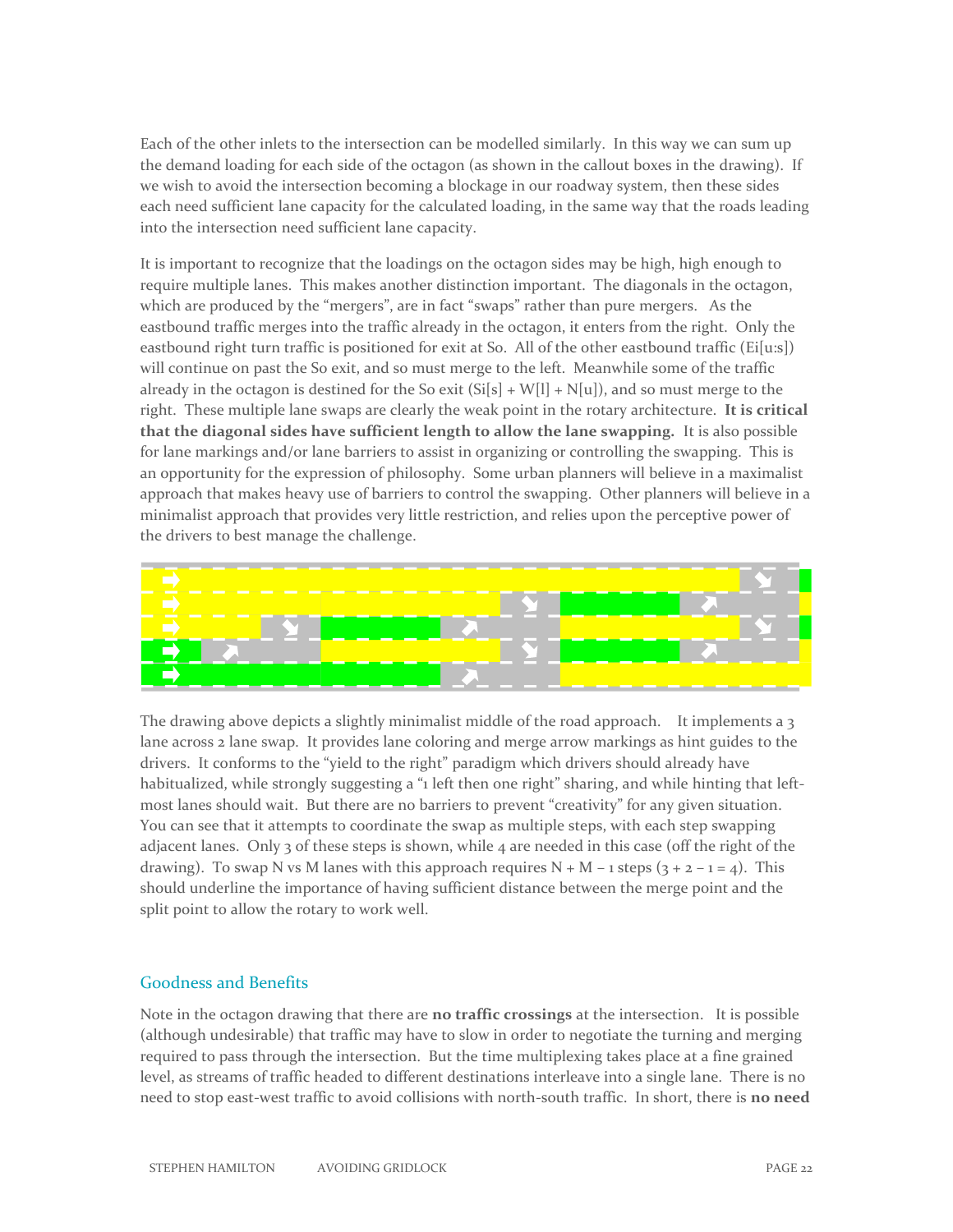**for a traffic light** ! As a result, all of the ugly congestion causing attributes of traffic lights are eliminated.

Note that time multiplexing still occurs at the intersection, so there still is a duty cycle associated with it. Consider the simple case where all traffic passes straight through the intersection ( $Si[s] =$  $Ei[s] = Ni[s] = Wi[s] = 100\%$ ). The diagonal leading up to the So exit carries both the Ei[s] and Si[s] traffic. So use of the roadway on that link is shared across the two dimensions. The sharing is still done across time, but the time granule for the interleaving is very small – the time for a single car to pass. In fact the sharing duty cycle is dynamic, and naturally follows the relative demand. So the eastbound duty cycle on that link is  $E[**s**]/(E[**s**] + S[**s**] ).$  This makes the rotary intersection much more efficient than one controlled by a traffic light. No efficiency is lost for safety intervals between states. No efficiency is lost because instantaneous traffic loading does not fit the programmed traffic light cycle.

Far less accumulation occurs leading into the intersection. Since cars only slow into the intersection, rather than stop, the relative velocity between the cars up front and those behind is much smaller. Therefore less accumulation occurs. Further, when accumulation does occur, it drives the duty cycle up so the accumulation is removed more quickly. The duty cycle can go above 50%. It is not artificially limited by a pre-programmed light pattern, and no time reservation need be made for left turning traffic. There is no risk of accumulation at one intersection falling into a negative resonance cycle with the traffic light pattern at an up-stream intersection. So traffic flow across the area is more stable than with light controlled intersections.

#### Pedestrian separation

One good thing that traffic lights do is to stop all traffic to provide a safe environment for pedestrians to cross the road. This comes at a cost to traffic flow and congestion, but we value pedestrian safety over commuting delays. As the whole purpose of rotary based intersections is to keep cars moving, they pose a real barrier to pedestrian crossing.

While it is theoretically possible to equip roads at rotary crossings with pedestrian crossing lights, this would be the worst location to do so. If such crossing lights were to be provided at all, the better place to implement them is along the trunk roads connected to rotaries, rather than right at the rotaries themselves. This would provide the traffic leaving such a pedestrian crossing stop the chance to accelerate and spread out before entering the intersection, thus avoiding a demand spike that would clog the "swaps".

The more desirable solution to pedestrian crossing of trunks is grade separation. Either you elevate the pedestrians, or you elevate the cars. Pedestrian bridging is far smaller and cheaper to build.

#### Approximations

In a new suburban development being built on the edge of a city it is possible to plan and build a feeder roadway system designed around rotary based trunk intersections. The rotaries can be round, or octagons, or some other appropriate shape. The critical thing is that rather than being small rotaries localized to a single pair of crossing roads, they are larger. The intersection between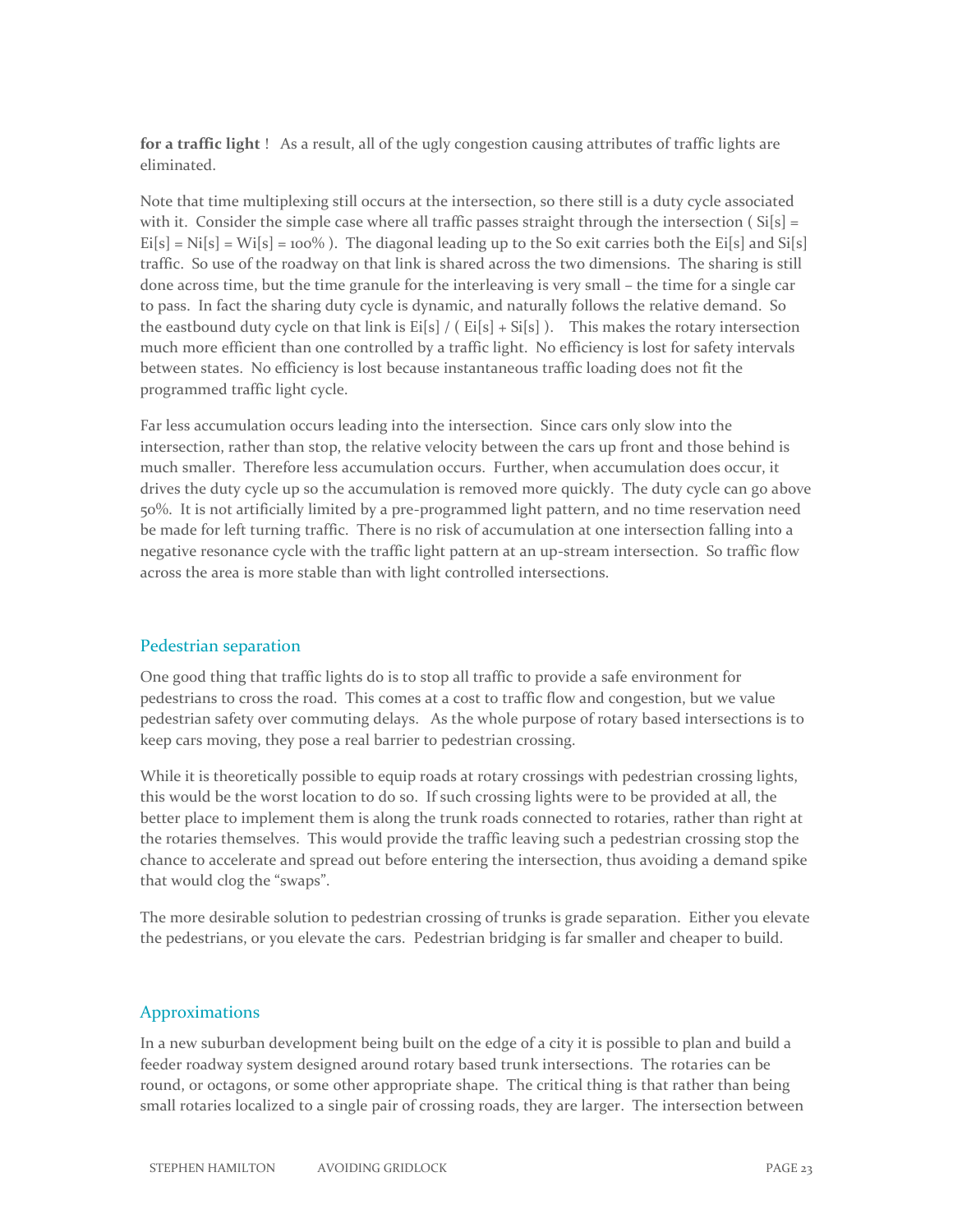a pair of roads, even a pair of trunk roads in a feeder system is limited in size – to perhaps 120 ft x 120 ft. A rotary circle with 120 ft diameter represents a fairly tight turning radius for speeds much about 30 mph. For trunk roads with a posted speed limit of 45 mph, the tight rotaries would provide a barrier. Comfort alone would define them as a slowing point. Further, the merge length would be only a quarter of the circumference. 90 ft would not support much swapping. So multilane rotaries would be difficult to implement. Single lane rotaries would prove to be a capacity bottleneck for trunk roads.

Fitting a larger rotary polygon onto the existing city plan is more likely to achieve a positive result. The drawing below maps an octagonal shaped rotary onto a 3x3 city block grid.



Note that the plan implements the trunk roads as parallel pairs of one-way roads leading to and from the rotary. Note also that the rotary mergers cut diagonally through the 4 corner blocks. For a sub-urban plan having 12 blocks per mile, the rotary diameter is  $\frac{1}{4}$  mile. This should provide ample length for multi-lane lane swaps to work effectively, and comfortably support reasonably high speeds. A single pedestrian bridge across the middle of each block provides adequate access (with half as many as placing them at the corners), which is conveniently placed.

The reality however is that many of the locations suffering the worst congestion are not in new suburbs being built, but in existing cities and suburbs. It is possible to map this same approach onto an existing city block footprint, while preserving most of its benefit.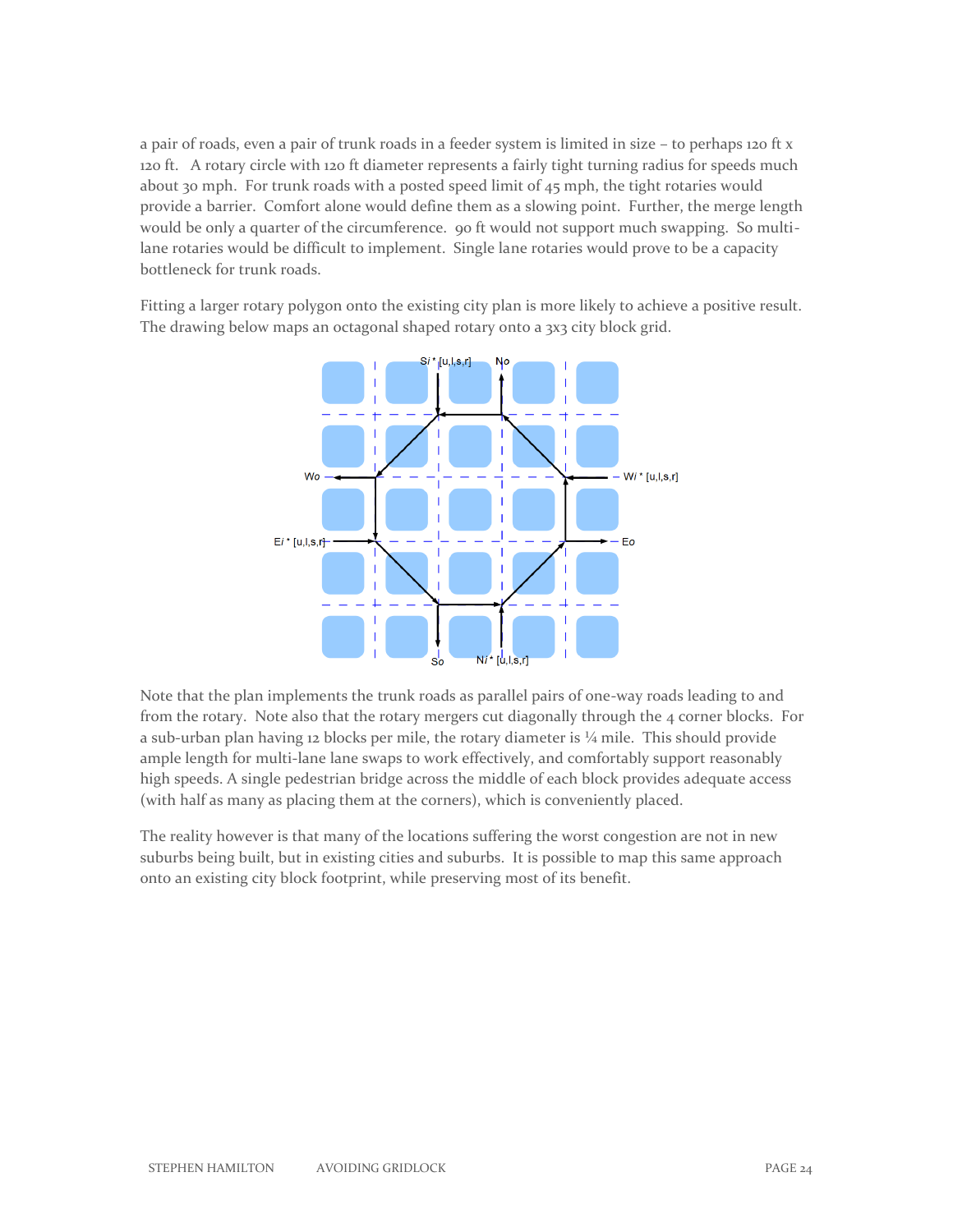

In this case a square having 3 block long sides is used. The corner mergers therefore are not diagonal. Instead they cover the manhattan diagonal (around the corner). Trunk roads are still implemented as one-way pairs. Trunks support u-turns only as left turn exits which lead 1 block away to left turn entries to the trunk in the reverse direction. There are no street lights anywhere on the trunk roads or the rotary. Off the trunks either street lights or stop signs can be used. There is no orthogonal crossing of the trunk roads. To cross a trunk one would enter in its direction, proceed 1 or more blocks, perform a u-turn, and then exit on the other side of the trunk or its pair.

Since the "diagonals" are already the location for much lane swapping, it seems safest to avoid excessive merging into them. Barriers can be placed to prevent entry to them from the non-trunk streets at dangerous locations. Similarly, since the "diagonals" must turn a corner, and since we wish to promote velocity to increase vehicle separation making merging easier, it is unhelpful to have any reasons for vehicles to slow. Especially near corners, exits are a reason for vehicles to slow. Barriers can be placed to eliminate those exits posing the greatest risk. As long as entry to the rotary center is possible somewhere along each edge, the burden placed on route lengths is acceptable. Dedicated left side exit lanes along the post-corner side of the diagonals is good idea where possible.

There are many safety and efficiency benefits yielded by heavy use of one-way roads. But in many places in many cities this has not been done. Re-working an existing road network to fit a one-way pairs trunk approach may not always be practical. In those cases a 2x2 rotary block can still accomplish much. The "turning radius is still 440 ft, and the diagonals are still 880 ft long.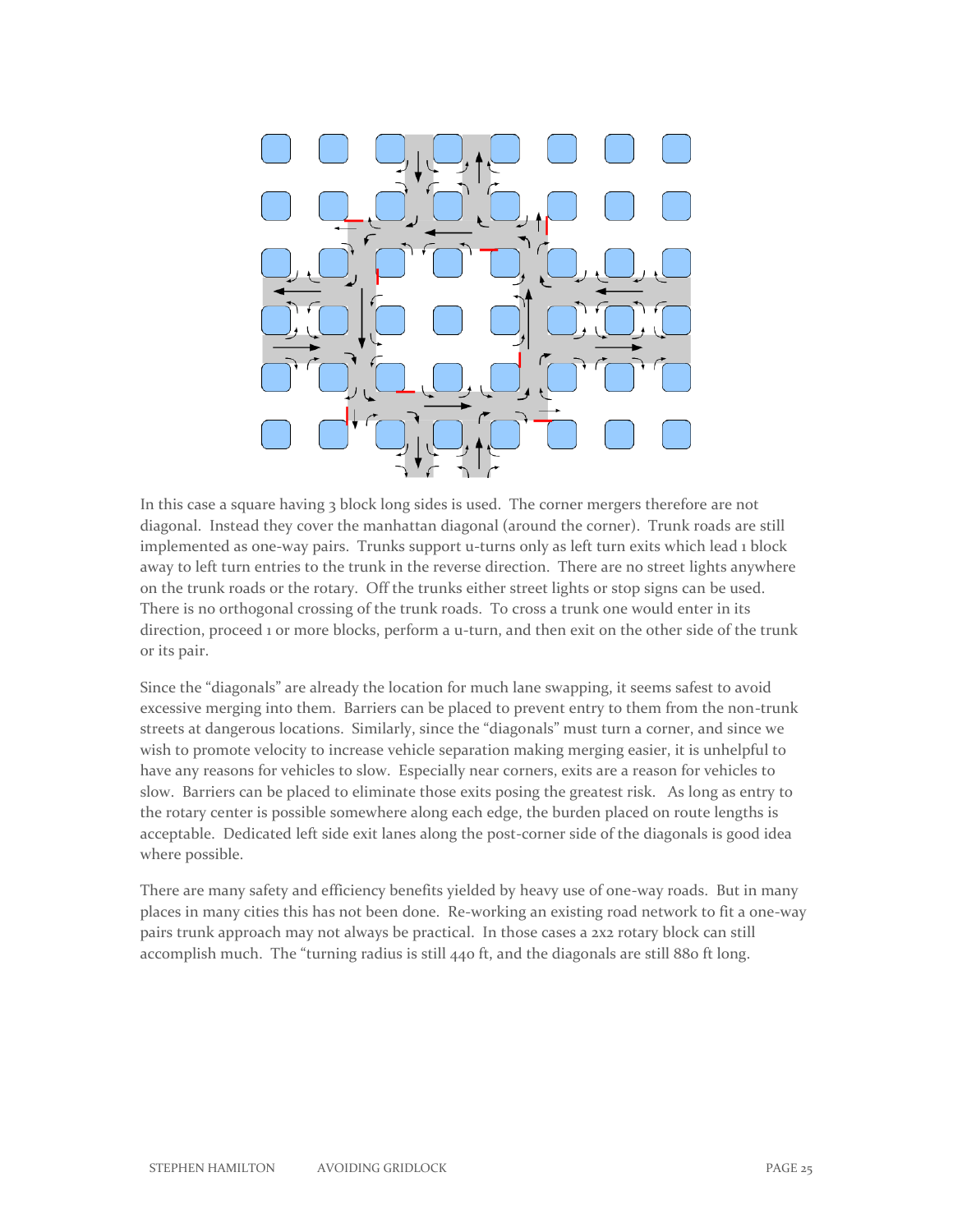

#### The Bigger Picture

Converting a single intersection to a rotary will have minimal impact on commute times. The real benefit accrues from implementing the pattern across all trunks over a wide area. This provides north-south and east-west paths for non-stop travel across the city. The lack of stops raises the average commute speed dramatically, even without increasing the maximum velocity of the vehicles. This is more than enough to offset the slight increase in route distances.

The rotary scheme comes with a cost in terms of route lengths. An eastbound vehicle must travel 1 block south and then 1 block north in order to pass straight through the rotary in an eastbound direction. That makes its route length 2 blocks longer than necessary. While this is true, it must be remembered that this does not happen at every city block. It only happens at trunk intersections. So if north-south trunks cross east-west trucks every 12 blocks, the cost in additional route length is 2 blocks every 12 blocks traveled ( $2/12 = 16.7\%$ ). As long as average speed is increased by at least 16.7%, then commute times will be shorter. Additionally, lower stress and better fuel economy will improve the driver's commute experience.

But the typical route length cost may actually be slightly lower or slightly greater than this. Few commute trips are strictly north-south, or strictly east-west. Most are diagonal across the city, with the manhattan topology of our roads forcing them to be a combination of north-south and eastwest segments. The very nature of the rotary promotes the use of right turns. Right turns are the easiest since they avoid any lane swapping. This will promote routes that are diagonal across the city, turning first right at one trunk, and then left at the next. The route cost of each rotary depends upon the path taken. Right turns have no cost. Proceeding straight through costs 2 blocks of length. Left turns cost 4 blocks of length. So the overall impact on route length will depend upon how many of each traversals of the rotaries along the way were used. Figuring there will often be one more or one less right turns than left turns, then the average cost will be slightly less or slightly more than the 2 blocks per rotary (16.7%).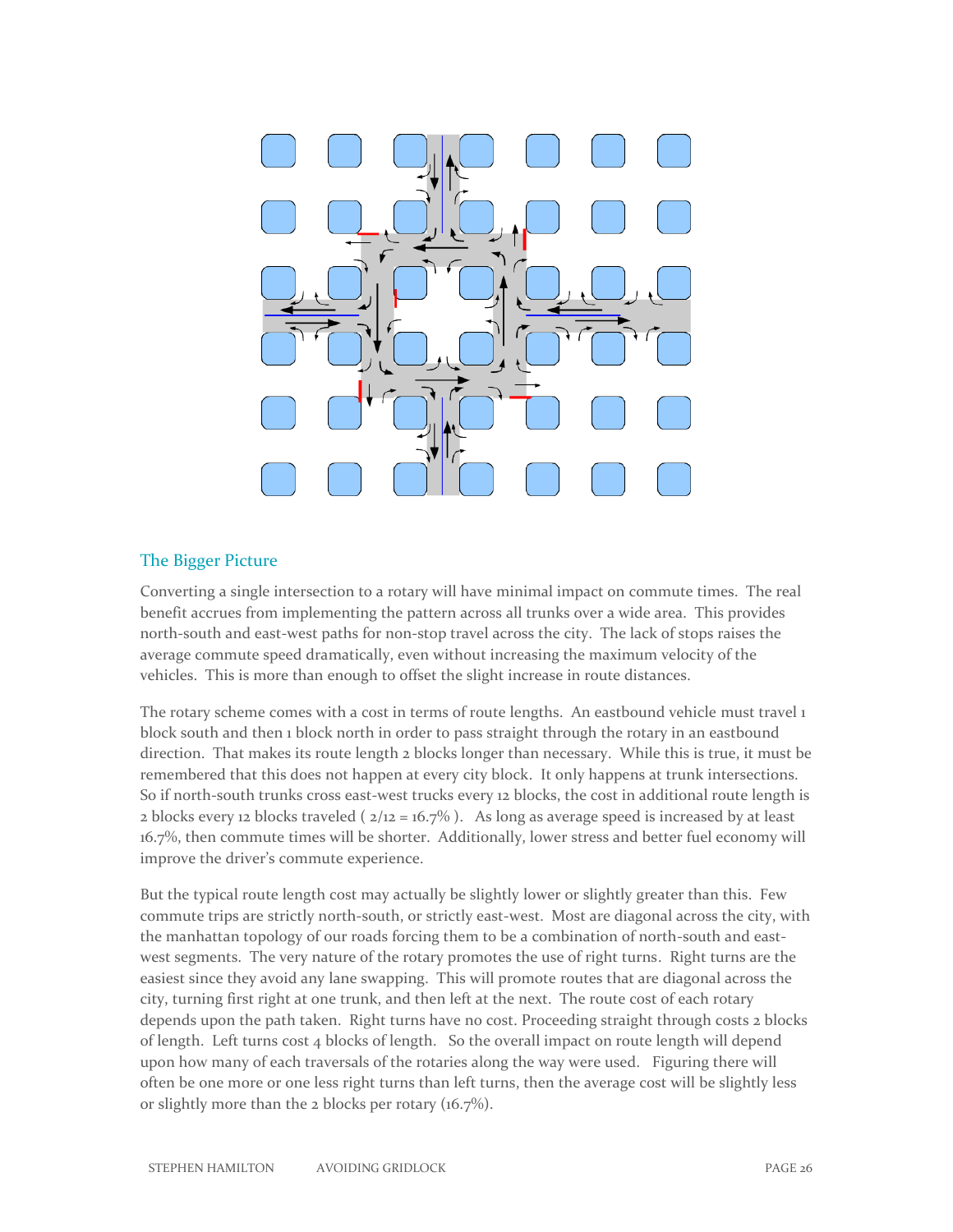

#### CONCLUSION:

Typically twice per day a defenseless roadway system with no entry regulation is overwhelmed as millions of cars begin their journeys at nearly the same time. The feeder architecture of the roads funnels the overload onto hyper-overloaded trunk roads, where an in-efficient traffic light based flow control system fails to keep up with the demand. Negative feedback in that control loop tips the system into instability. A wave of stall sweeps up nearly all of the commuters. And we know it will continue to get worse.

Transit districts spend millions of dollars trying to keep up. Roads are reworked to make more lanes, sophisticated monitoring equipment is installed, and complex light control patterns are tried. All this makes money for some suppliers, and employs many hard working well intentioned government employees. But is does not, and will not solve the problem.

The demand we place on our roads, versus the capacity they were designed for, has past the point where the inherent in-efficiencies in our control system are tolerable. It is time for an objective scientific re-thinking of the fundamental concepts in our design.

This paper has looked at the basics of what congestion is, and exposed in some particulars the mechanisms that cause it. It has offered one perspective on the alternatives available to design a new system, within the requirement that the new system must be evolved from the current system. It has offered some steps that can practically and affordably be taken along that path. It has hinted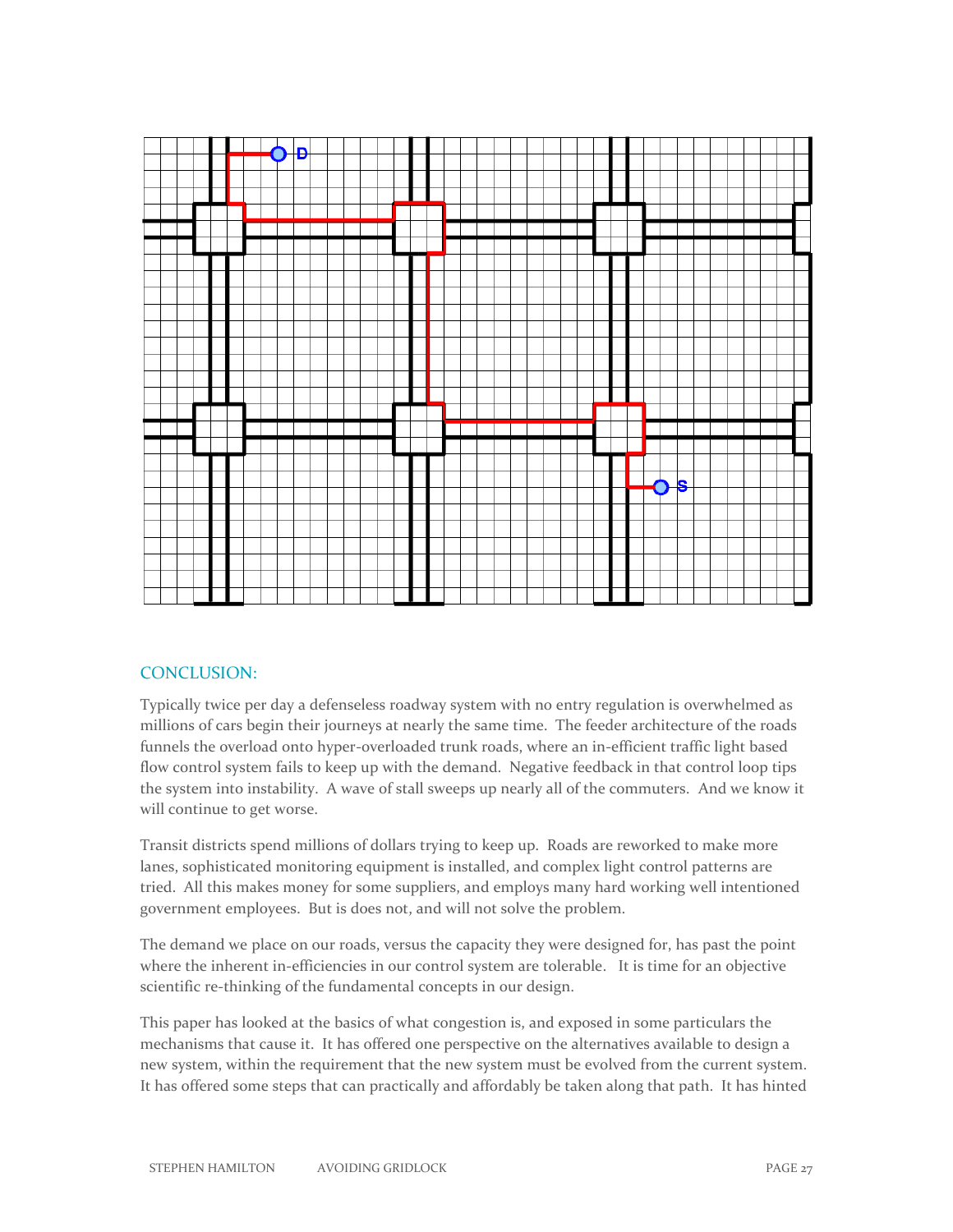at how some proprietary new technology can fit into this new world to achieve its maximum potential.

## **References**

- Badger, E. (2011, September 22). *Removing Signals and Signs from Intersections Just Might Make Us Safer.* Retrieved from www.citylab.com: http://www.citylab.com/commute/2011/09/sharedspaces/116/
- Baker, E. (2009, January 19). *Removing Roads and Traffic Lights Speeds Urban Travel.* Retrieved from Scientific American: http://www.scientificamerican.com/article/removing-roads-andtraffic-lights/
- Census, U. (2012, MARCH 26). *Growth in Urban Population Outpaces Rest of Nation.* Retrieved from www.census.gov: https://www.census.gov/newsroom/releases/archives/2010\_census/cb12- 50.html
- Cohen, D. T. (2015, March). *Population Trends in Incorporated Places: 2000 to 2013.* Retrieved from US Census Bureau: https://www.census.gov/library/publications/2015/demo/p25-1142.html
- Gastner, M. (2008, August 7). *The Price Of Anarchy in Transportation Networks.* Retrieved from arxiv.org/pdf/0712.1598
- Hamilton, S. (2014, December 15). *The Trouble With Cars.* Retrieved from www.cityram.org: www.citytram.webnode.com/
- Hirsch, J. (2014, June 9). *253 Million Cars and Trucks on US Roads.* Retrieved from Los Angeles Times: http://www.latimes.com/business/autos/la-fi-hy-ihs-automotive-average-age-car-20140609-story
- Kolko, J. (2012, 10 12). *Even After the Housing Bust, Americans Still Love the Suburbs*. Retrieved from newgeography: http://www.newgeography.com/content/003139-even-after-housing-bustamericans-still-love-suburbs
- Martinez, M. (2015, January 5). *2014 car sales best in U.S. since '06.* Retrieved from Detroit News: .detroitnews.com/story/business/autos/2015/01/05/automakers-report-decembersales/21277199/
- Ortman, S. L. (2015, March). *Projections of the Size and Composition of .* Retrieved from www.census.gov: https://www.census.gov/content/dam/Census/library/publications/2015/demo/p25- 1143.pdf
- Texas A&M Transportation Institute. (2015, August 25). *2015 Urban Mobility Scorecard.* Retrieved from http://mobility.tamu.edu/: